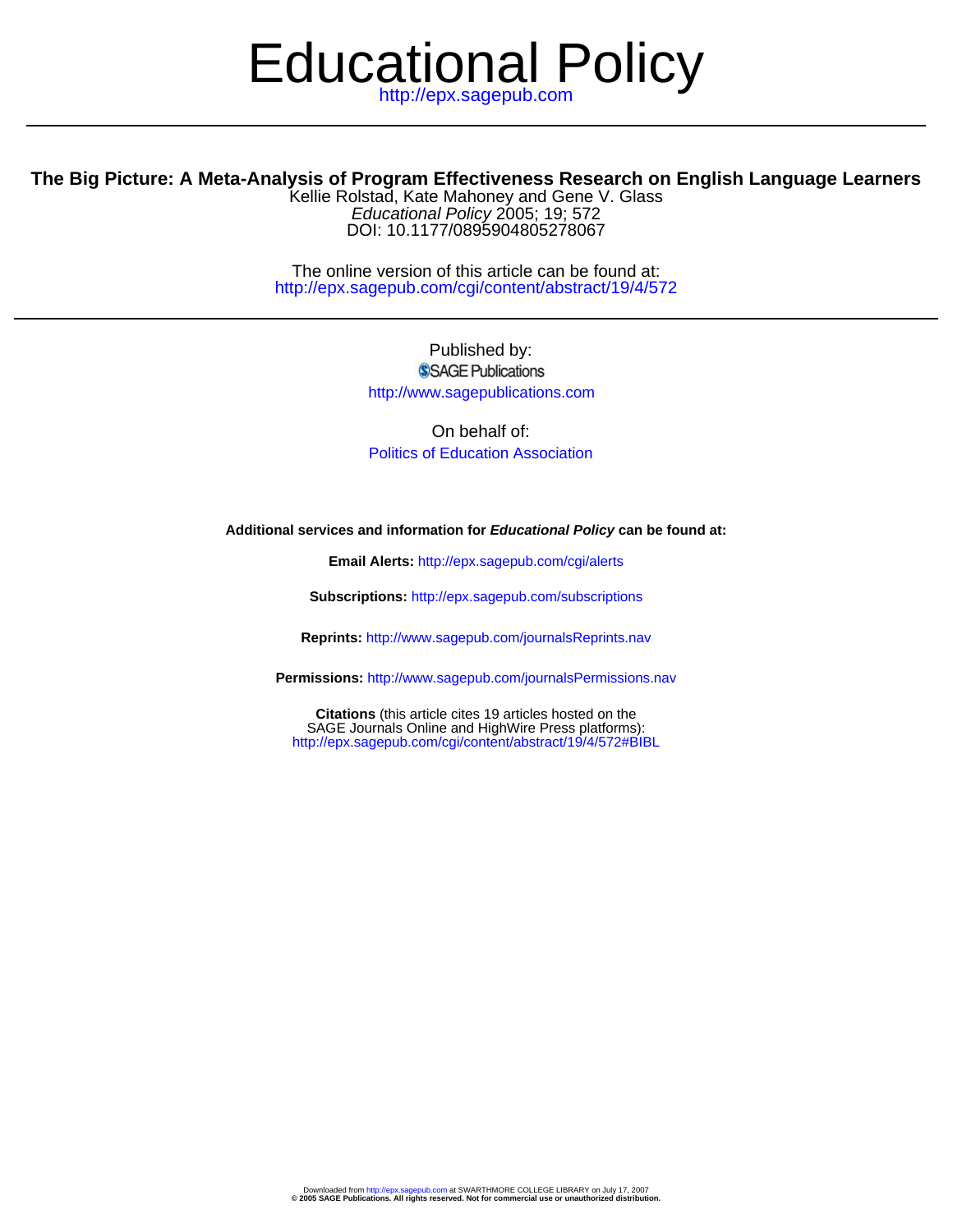# The Big Picture: A Meta-Analysis of Program Effectiveness Research on English Language Learners

## KELLIE ROLSTAD, KATE MAHONEY, and GENE V. GLASS

*This article presents a meta-analysis of program effectiveness research on English language learners. The study includes a corpus of 17 studies conducted since Willig's earlier meta-analysis and uses Glass, McGaw, and Smith's strategy of including as many studies as possible in the analysis rather than excluding some on the basis of a priori "study quality" criteria. It isshown that bilingual education is consistently superior to all-English approaches, and that developmental bilingual education programs are superior to transitional bilingual education programs. The meta-analysis of studies controlling for English-language-learner status indicates a positive effect for bilingual education of .23 standard deviations, with outcome measures in the native language showing a positive effect of .86 standard deviations. It is concluded that bilingual education programs are effective in promoting academic achievement, and that sound educational policy should permit and even encourage the development and implementation of bilingual education programs.*

*Keywords: bilingual education; meta-analysis; evaluation; English-only education; English-as-a-second-language education; structured English immersion*

THE QUESTION OF HOW BEST TO EDUCATE English language learners (ELLs) enrolled in U.S. schools is an important one. Kindler (2002) reported federally collected demographic statistics estimating that 4,584,946

EDUCATIONAL POLICY, Vol. 19 No. 4, September 2005 572-594 DOI: 10.1177/0895904805278067 © 2005 Corwin Press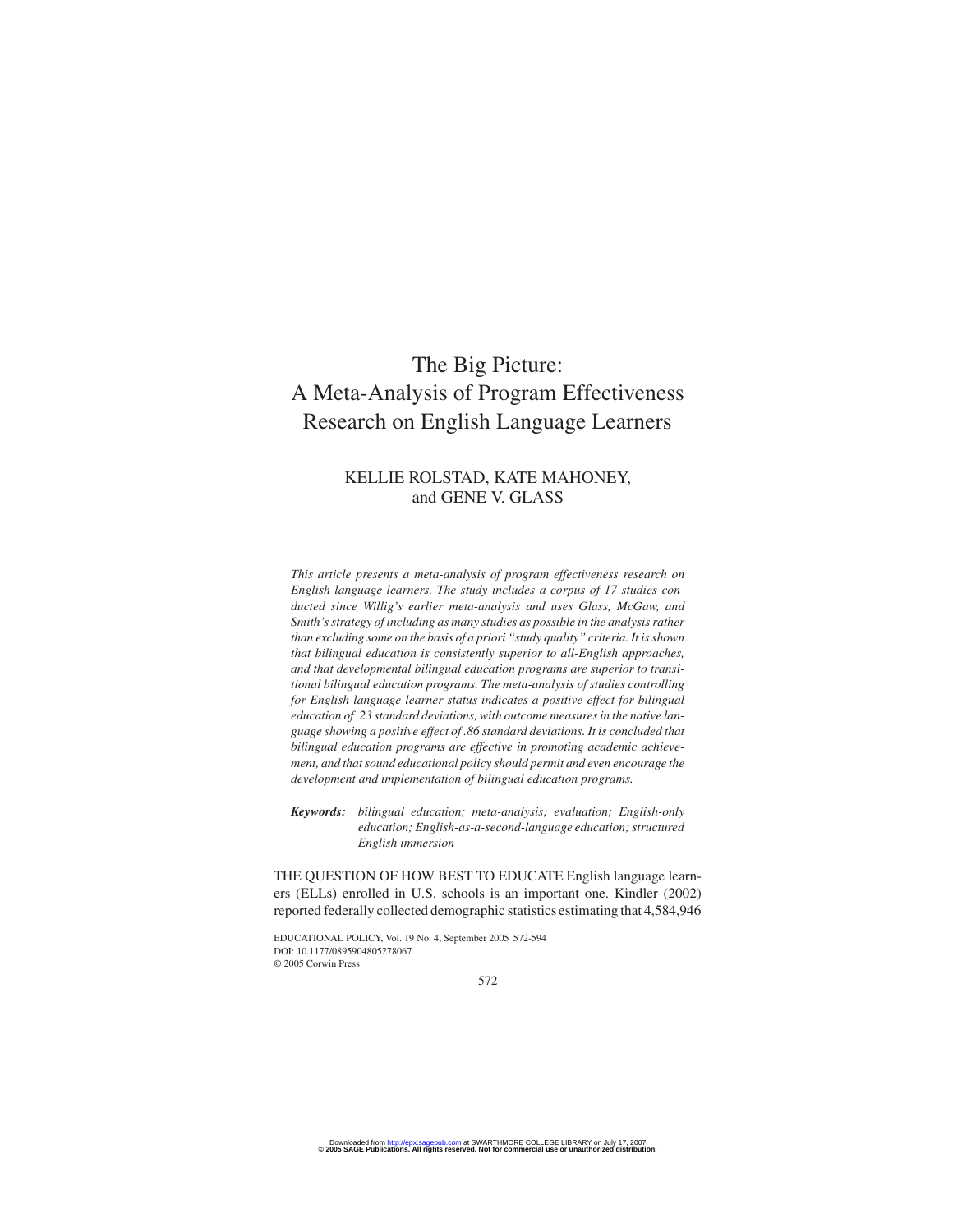ELLs were enrolled in U.S. public schools in the 2000 to 2001 school year, an approximate increase of 32% over reported 1997 to 1998 enrollments. According to Kindler, California enrolled the largest number of ELLs in public schools (1,511,646), followed by Texas (570,022), Florida (254,517), New York (239,097), Illinois (140,528), and Arizona (135,248); the Marshall Islands, Micronesia, Palau, and Puerto Rico reported 100% of their public school students to be ELLs. P. R. Campbell (1994) projected the proportional rate of increase in the ELL population from 1995 to 2020 to be 96%, compared to an expected increase of 22% for native English speakers. Given these facts, and the legal responsibility placed on schools to provide effective programs for ELL students (*Lau v. Nichols*, 1974), it comes as no surprise that considerable attention has been given to the question of how schools best serve these students.

Several states, including California (Proposition 227), Arizona (Proposition 203), and Massachusetts (Question 2), have passed ballot initiatives that restrict the types of educational method and program that may be used to instruct ELLs. While these laws have substantially restricted bilingual education in California and Massachusetts, an aggressive implementation of the law in Arizona by the current Superintendent of Public Instruction has made bilingual education essentially impossible in that state (Mahoney, Thompson,  $& MacSwan, 2004$ .<sup>1</sup> At the federal level, the Bilingual Education Act of 1968, which had been repeatedly reauthorized, was repealed concurrently with the passage of the No Child Left Behind Act and replaced with the English Acquisition Act. As its name implies, the English Acquisition Act emphasizes the acquisition of English rather than dual-language instruction, and it imposes new accountability measures on schools, pressuring them to emphasize rapid transition to English-only instruction, a typical focus of mandated English-only instructional programs (Crawford, 2004).

Because the education of students who are immigrants is closely tied to issues of nationalism, immigration, and the politics of multilingualism, the debate over how best to serve ELL students has often been clouded by politics (Petrovic, 1997). As Rossell and Baker (1996) commented

This field is so ideologically charged that no one is immune from ideological bias or preconceived notions. As a result, those attempting to make policy recommendations from the research must carefully read each study and draw their own conclusions. This does not guarantee that such conclusions will be free from bias, only that they will be free from someone else's bias. (pp. 25-26)

Although we agree that research may never be entirely free from researchers' perspectives, we believe that a fair and reasonable description of the available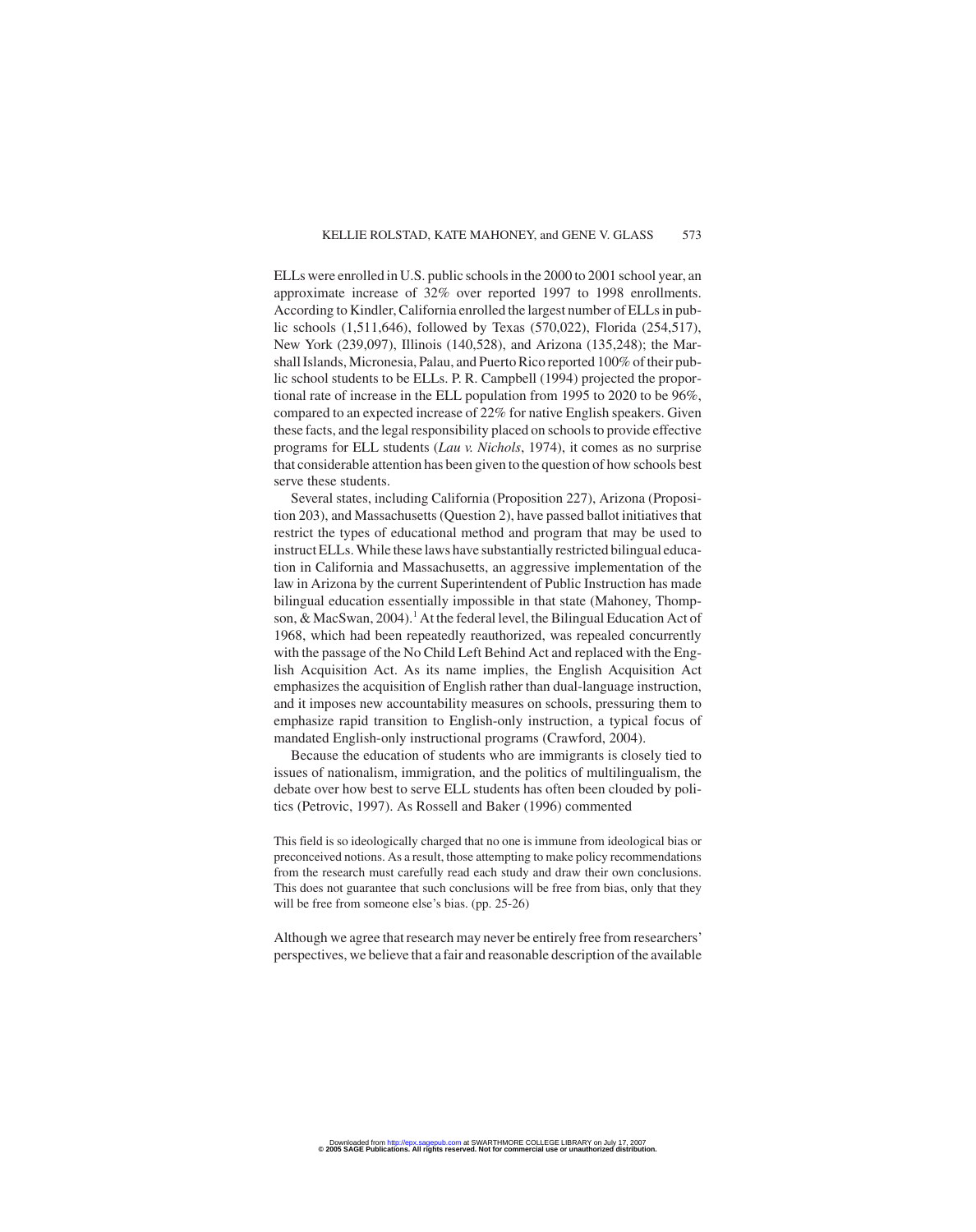evidence is possible, and that a properly conducted meta-analysis will help provide a factual description of program effects across a large range of available studies.

In the current study, we present a meta-analysis of studies comparing effects of instructional programs for ELL students in an effort to clarify "the big picture" in this debate. Our approach differs from previously conducted literature reviews in that it includes many studies not reviewed previously, and we did not exclude studies a priori based on design quality. Although our corpus and methodological approach differ from those of previous researchers, our conclusions are consistent with most of the major reviews conducted to date. We find an advantage for approaches that provide instruction in the students' first language and conclude that state and federal policies restricting or discouraging the use of the native language in programs for ELL students cannot be justified by a reasonable consideration of the evidence.

#### PREVIOUS RESEARCH SYNTHESES

Hundreds of methods comparison studies and program evaluations have attempted to ascertain whether bilingual or English-only instruction best serves ELLs. Although it is beyond the scope of the current study to provide an exhaustive review of previously published research syntheses on this topic (Baker & de Kanter, 1981; Demmert & Towner, 2003; Dulay & Burt, 1978; Engle, 1975; Epstein, 1977; Greene, 1998; Holland, 1986; McField, 2002; Peterson, 1976; Rossell & Baker, 1996; Rossell & Ross, 1986; Rotberg, 1982; Slavin & Cheung, 2003; Troike, 1978; Willig, 1985; Yates & Ortiz, 1983; Zappert & Cruz, 1977; Zirkel, 1972), we briefly review five studies that have been widely cited in the policy arena. These reports fall into two broad categories: narrative reviews, which include Baker and de Kanter (1981), Rossell and Baker (1996), and Slavin and Cheung (2003); and previous meta-analyses, by Greene (1998) and Willig (1985).

#### *The Narrative Reviews*

Baker and de Kanter (1981) reported that they considered more than 300 studies that compared effects of language of instruction, from which they selected 28, published between 1968 and 1980, as methodologically sound studies. They rejected studies in which (a) their research question was not addressed; (b) students were not randomly assigned to the treatment and comparison groups, or nothing was done to control for possible initial differences between the groups; (c) appropriate statistical tests were not used to demonstrate program effects; (d) the norm-referenced design was used, comparing student growth against test norms; (e) gains during the school year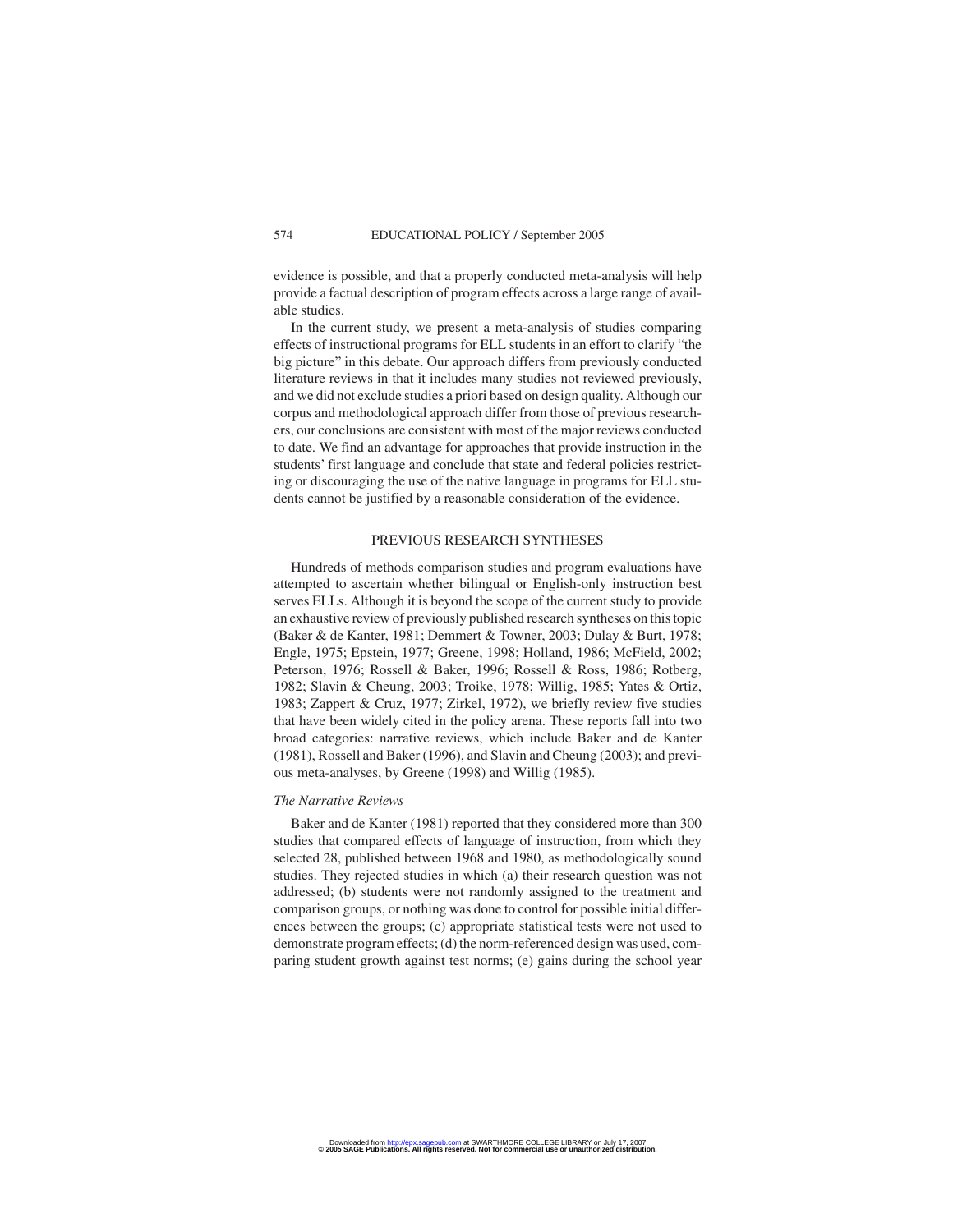were examined without a control group; or (f) grade-equivalent scores, strongly criticized by Horst and colleagues (1980), were used.

Baker and de Kanter (1981) were interested in comparing transitional bilingual education (TBE) to three alternatives: submersion, English as a second language (ESL), and structured immersion (SI). They defined TBE as a program in which subject matter is taught in the children's home language until their English is strong enough for them to participate in an all-English classroom, with the use of the native language gradually phasing out and the use of English gradually phasing in. The ESL approach was defined as a program in which children are placed in regular (not sheltered) English-only classes for most of the day, and provided with concentrated instruction aimed at teaching English as a second language during part of the day. SI, on the other hand, provides a specially structured version of the regular curriculum so that students may acquire the language of instruction while simultaneously learning content; in SI, the teacher knows the children's home language; however, it is rarely or never spoken by the teacher in the classroom.

Baker and de Kanter painted a mixed picture. Studies included in the review varied in their conclusions, with some findings indicating that TBE was better, as good as, or no different from SI, others that ESL was better or as good as SI and TBE. The authors nonetheless made more favorable comments about the success of SI than they did about other programs. With regard to the comparison between TBE and SI, two studies were included in the review. One of these, conducted in the Philippines to teach English as a second language, found no difference between SI and TBE (Ramos, Aguilar, & Sibayan, 1967). The other (Peña-Hughes & Solis, 1980), according to Baker and de Kanter, found that students in SI outperformed students in TBE. However, apart from the short duration of the program (9 months) in the study, the SI label was not consistent with Baker and de Kanter's program descriptions, as Willig (1985) pointed out. In this McAllen, Texas, kindergarten program, students spent a portion of every instructional day in native language instruction (Peña-Hughes & Solis, 1980), a characteristic of TBE according to Baker and de Kanter's definitions. Therefore, according to Baker and de Kanter's program definitions, this program would properly be labeled TBE rather than SI, and its results should be interpreted as favoring TBE.

Baker and de Kanter ended their study with the recommendation that government policy should be flexible in the domain of program selection and development:

We conclude that it is very hard to say what kind of program will succeed in a particular school. Hence it seems that the only appropriate Federal policy is to allow schools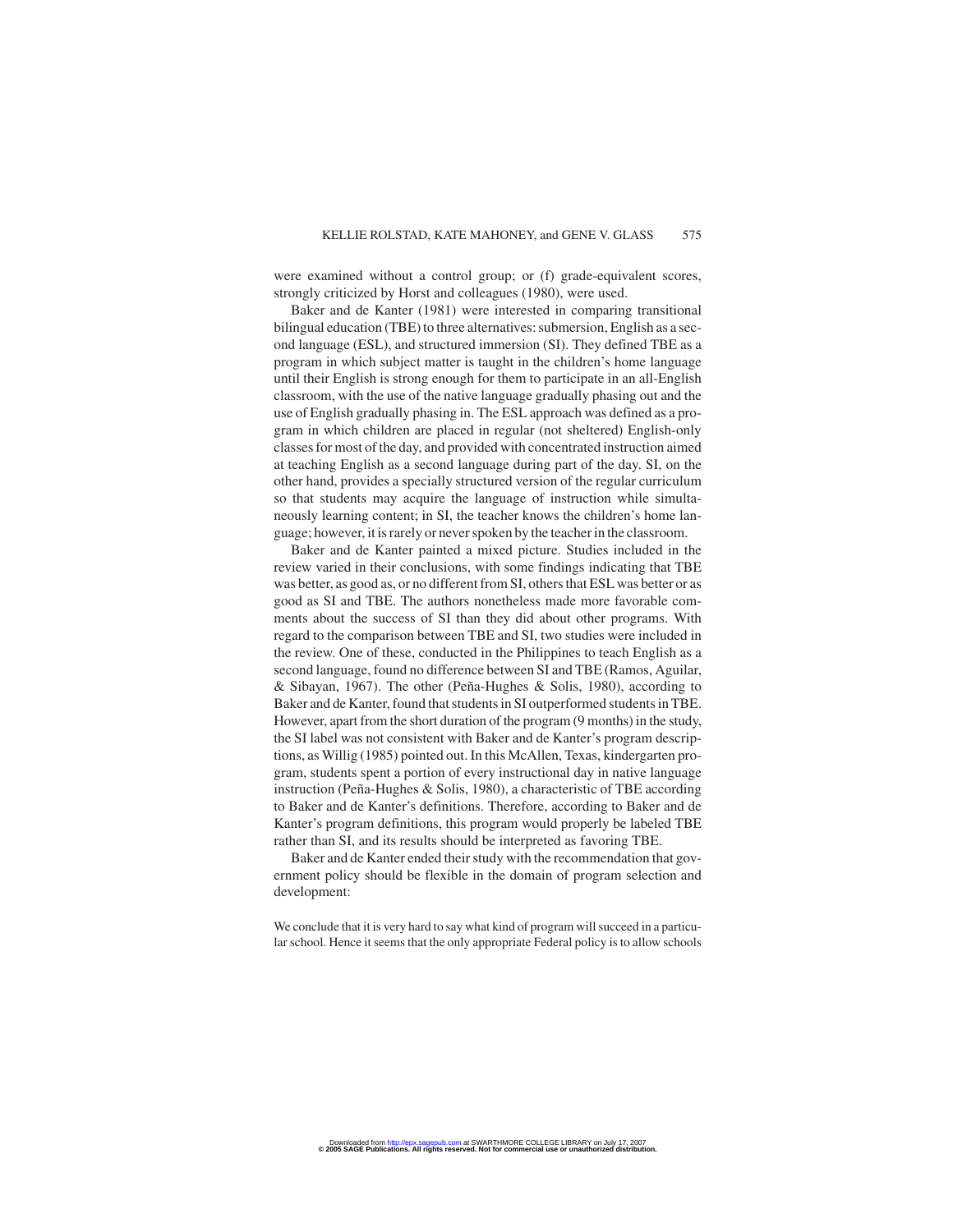to develop instructional programs that suit the unique needs and circumstances of their students. (chap. 4, p. 6)

In a study intended to update the research of Baker and de Kanter (1981) and other reviews, Rossell and Baker (1996) found 72 studies to be methodologically sound, based on the following selection criteria, similar to those used by Baker and de Kanter (1981): The included studies (a) were true experiments in which students were randomly assigned to treatment and control groups, or had nonrandom assignment that either matched students in the treatment and comparison groups on factors that influence achievement or statistically controlled for them; (b) included a comparison group of ELL students of the same ethnicity and similar language background; (c) used outcome measures in English using normal curve equivalents (NCEs), raw scores, scale scores, or percentiles, but not grade equivalents; and (d) involved no additional educational treatments, or controlled for these treatments if present.

Rossell and Baker (1996) included as SI programs those that "typically include at least 30-60 minutes a day of native language arts beginning sometime in the early elementary years" (p. 10). This conception of SI is a departure from that proposed in Baker and de Kanter (1981), where SI is distinguished from bilingual instruction in that "the home language (L1) is never spoken by the teacher and subject area instruction is given in the second language from the beginning" (chap. 1, p. 2). If we consider bilingual education to be simply "the use of the native language to instruct limited English-speaking children" (Rossell & Baker, 1996, p. 1), then it appears that the authors' SI program description overlaps in significant respects with their bilingual education program description. These imprecise definitions make it difficult to know whether a program labeled *immersion* in a study was not actually a bilingual education program for the purposes of Rossell and Baker's review. Like Baker and de Kanter (1981), Rossell and Baker concluded that there remains "no consistent research support for transitional bilingual education as a superior instructional practice for improving the English language achievement of limited English proficient children" (p. 19).

Krashen (1996), Greene (1998) and Slavin and Cheung (2003) noted that many of the studies included in the Rossell and Baker study do not conform to their own selection criteria. For example, some studies included in the Rossell and Baker review did not include an appropriate comparison group. Burkheimer, Conger, Dunteman, Elliott and Mowbay (1989) and Gersten (1985) compared students'performance to statistical estimates of where they should have been performing. Rossell (1990) compared an ethnically diverse group of immersion students (48% Asian) to an ethnically homogeneous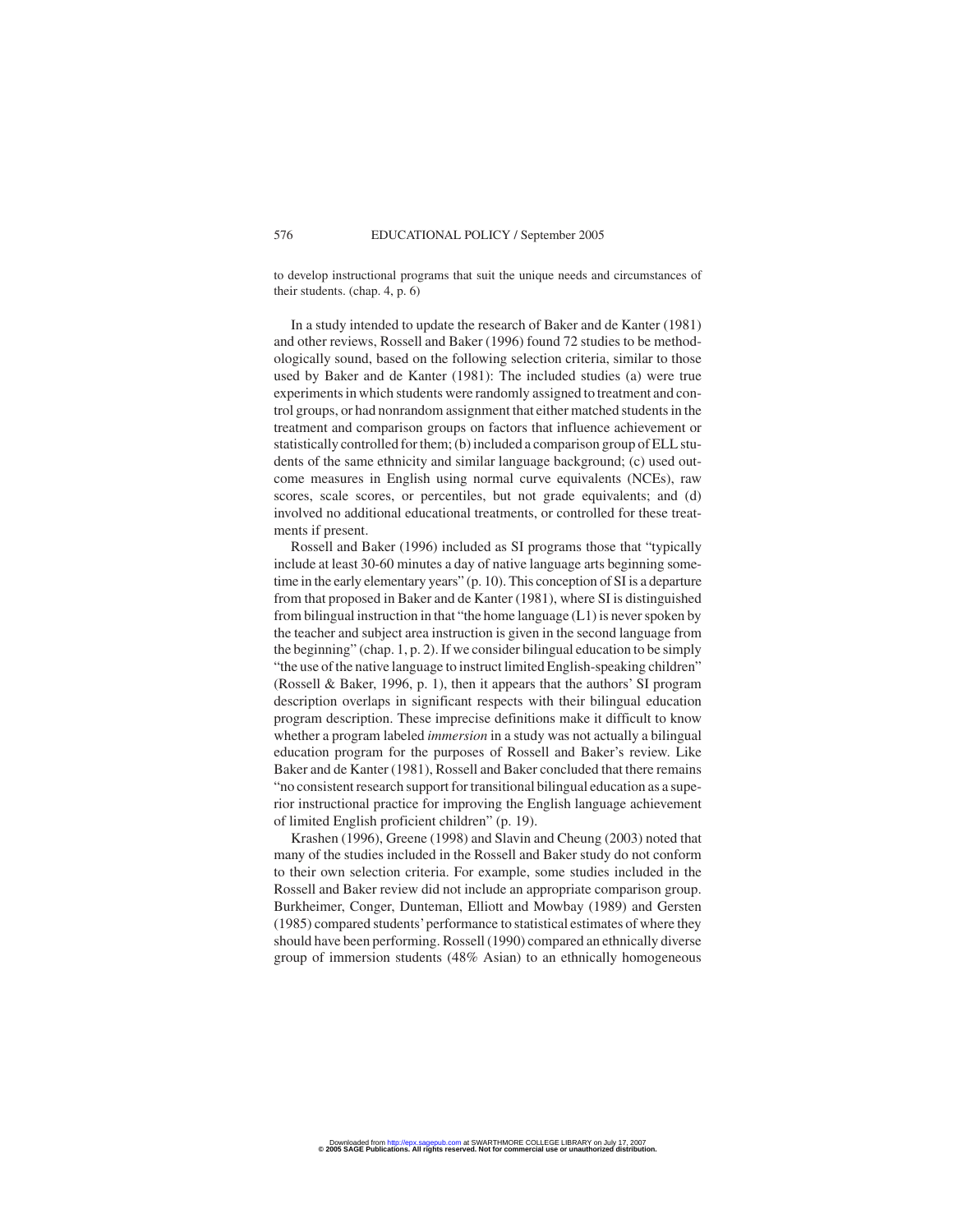group of bilingual students (100% Hispanic). Rossell and Baker (1996) included this study in their review despite claiming that only studies in which a comparison group of ELL students of the same ethnicity and similar language background were included in their narrative review. Furthermore, Slavin and Cheung (2003) noted that the Rossell and Baker review, like the Baker and de Kanter review before it, included Canadian studies of French immersion (e.g., Genesee & Lambert, 1983; Lambert & Tucker, 1972) in which immersion was compared to monolingual English instruction of children who already knew English. This instructional model is very different from structured immersion as used in the United States. Moreover, Slavin and Cheung (2003) pointed out that Rossell and Baker assigned multiple "votes" to studies that were published in multiple forms (Curiel, 1979; Curiel, Stenning, & Cooper-Stenning, 1980; El Paso Independent School District Office for Research and Evaluation, 1987, 1990, 1992), even though only one experiment was collectively reported. It should be noted that the studies assigned multiple votes presented results that Rossell and Baker (1996) interpreted as favoring immersion.

It is also important to note that Baker and de Kanter (1981) defined SI as a program in which the teacher "understands the home language (L1), and students can address the teacher in the home language (L1); the immersion teacher, however, replies in the second language (L2)" (chap. 1, p. 2). The stipulation that immersion teachers know the home language of students was also presented in Rossell and Baker (1996, p. 10). This factor distinguished SI in these narrative reviews from the version of the SI model mandated in California, Arizona, and Massachusetts, where ballot initiatives have imposed English immersion programs on all ELLs in the state. Because teachers in the mandated version of SI do not typically know the home language of their students, and are not required to know it, whatever evidence one might consider persuasive for the effectiveness of SI from these narrative reviews cannot be generalized to the legislative context of these states.

Baker and de Kanter's (1981) criteria for accepting studies relied on what they believed to be "general agreement in the scientific literature on what constitutes good study design" (chap. 1, p. 4) as outlined, they said, in such work as D. T. Campbell and Stanley (1963). Rossell and Baker (1996) relied on similar conventions based on similar authority. Slavin (1986) similarly included such considerations in his best-evidence approach, a version of the narrative review approach that, Slavin and Cheung (2003) remarked, additionally involves the systematic inclusion criteria and effect size computations typical of meta-analysis (Cooper, 1998; Glass, 1976; Glass, McGaw, & Smith, 1981) whenever such calculations are possible.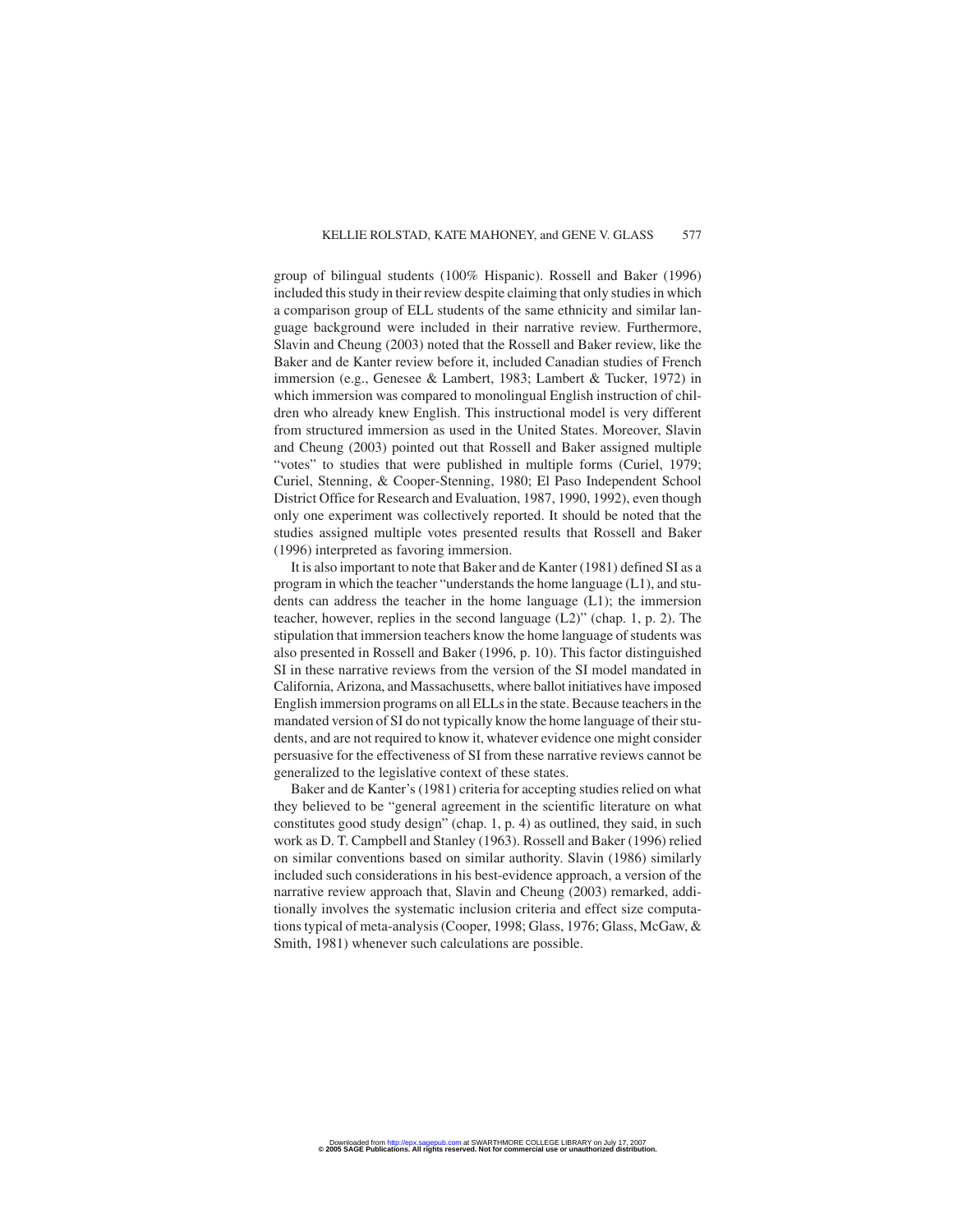Slavin and Cheung (2003) recently completed a best evidence review of studies focused on methods of teaching reading to ELL students, comparing the practice of teaching ELLs to read in their native language first (a bilingual education strategy) with that of teaching them to read in English first (an immersion strategy). Following a broad search for all studies involving ELL students, assisted in part by outside organizations, Slavin and Cheung selected studies according to the following criteria: (a) the studies compared children taught reading in bilingual classes to those taught in English immersion classes; (b) either random assignment to conditions was used, or pretesting or other matching criteria established the degree of comparability of bilingual and immersion groups before the treatments began; (c) the participants were ELLs in elementary or secondary schools in English-speaking countries; (d) the dependent variables included quantitative measures of English-reading performance, such as standardized tests and informal reading inventories; and (e) the treatment duration lasted at least one school year. Slavin and Cheung identified 16 studies, published between 1971 and 2000, that met these criteria.

Slavin and Cheung's review concluded that on balance the evidence favors bilingual approaches, especially paired bilingual strategies that teach reading in the native language and English at the same time. Most of the studies they found to be methodologically acceptable favored bilingual approaches over immersion approaches; although some found no difference, none significantly favored immersion programs.

#### *The Meta-Analyses*

Willig's (1985) and Greene's (1998) meta-analyses have provided the best published sources of integrated evidence thus far; however, both metaanalyses focused primarily on studies done before 1985. The current study updates the corpus of studies to be included in the meta-analysis, a statistical procedure specifically designed to summarize research findings to come to some general conclusions regarding effects or outcomes of a given treatment, project, or program (Glass et al., 1981).

In response to Baker and de Kanter's (1981) narrative review, Willig (1985) conducted a meta-analysis to determine if their conclusions could be sustained using similar statistical procedures. Rather than using the full corpus of studies on this topic for which meta-analysis is possible, Willig imposed still stricter selection criteria, requiring that studies focus on K-12 students in U.S. schools. As a result, Baker and de Kanter's 28 studies dropped to 23 in Willig's review. Although Baker and de Kanter's review framed their findings as supportive of local flexibility and emphasized that exclusive reliance on bilingual programs was not warranted, Willig (1985)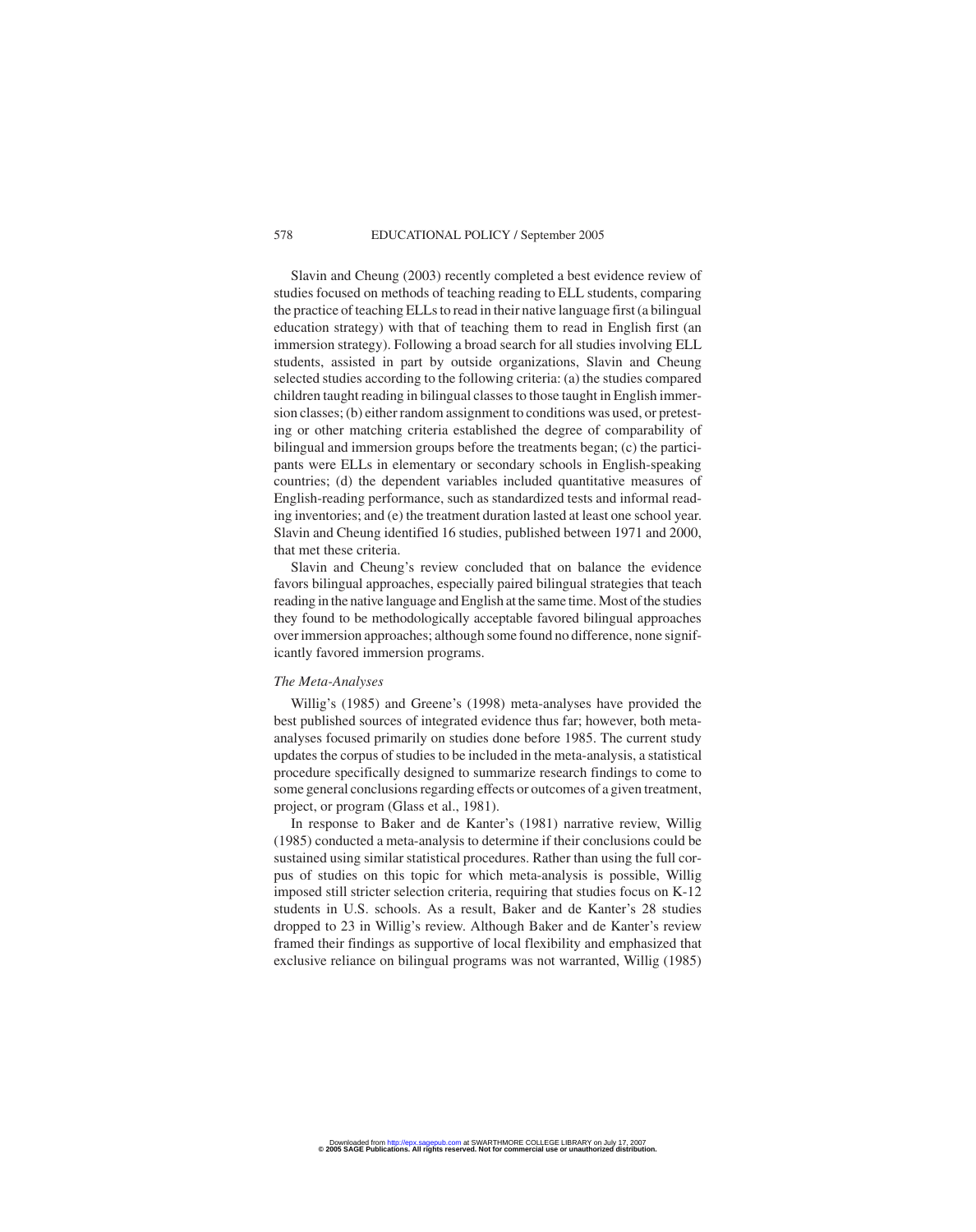found "positive effects for bilingual programs . . . for all major academic areas" (p. 297).

Greene (1998) similarly produced a meta-analysis of the studies included in Rossell and Baker's (1996) narrative review, again imposing additional selection criteria, narrowing the corpus significantly to only 11 studies. Like Willig, Greene found positive effects for bilingual education:

Despite the relatively small number of studies, the strength and consistency of these results, especially from the highest quality randomized experiments, increases confidence in the conclusion that bilingual programs are effective at increasing standardized test scores measured in English. (p. 5)

Thus, the general conclusions of Slavin and Cheung (2003) are consistent with Willig (1985) and Greene (1998). Their conclusions are at odds with Baker and de Kanter (1981) and Rossell and Baker (1996) in the sense that the latter concluded that the evidence on this topic is inconclusive. While the reports by Slavin and Cheung (2003), Willig (1985), and Greene (1998) did a better job of interpreting the results of the studies included in Baker and de Kanter (1981) and Rossell and Baker (1996) because of their more accurate identification and categorization of program models, all of these studies shared a practice of dubious utility: the a priori preselection of studies based on design features. As we discuss in the next section, a better approach to research synthesis involves meta-analysis in which the widest possible net is used to include relevant studies, subsequently narrowing the focus based on empirically detected effects of specific variables within the analysis.

#### *Methodological Differences in Research Synthesis*

There are two substantially different positions on the question of a priori selection of studies in research synthesis: Glass's (1976) original advice to cast the widest net in beginning a meta-analysis, and Slavin's (1986) argument that research synthesis should proceed on the basis of best evidence, a view consistent with the analyses of program effectiveness for ELL students reviewed above.

A disadvantage of the best-evidence approach is that the reviewer has great latitude in assessing how important any particular study is and, thus, imposes personal preferences on what is included (apparent, for instance, in the uneven application of selection criteria and program definitions in Baker reviews discussed previously (Baker & de Kanter, 1982; Rossell & Baker, 1996). Another weakness is the arbitrariness of the selection criteria. For instance, Slavin (1986) insists that random assignment of children to various programs be one condition for inclusion. Indeed, by far the greatest source of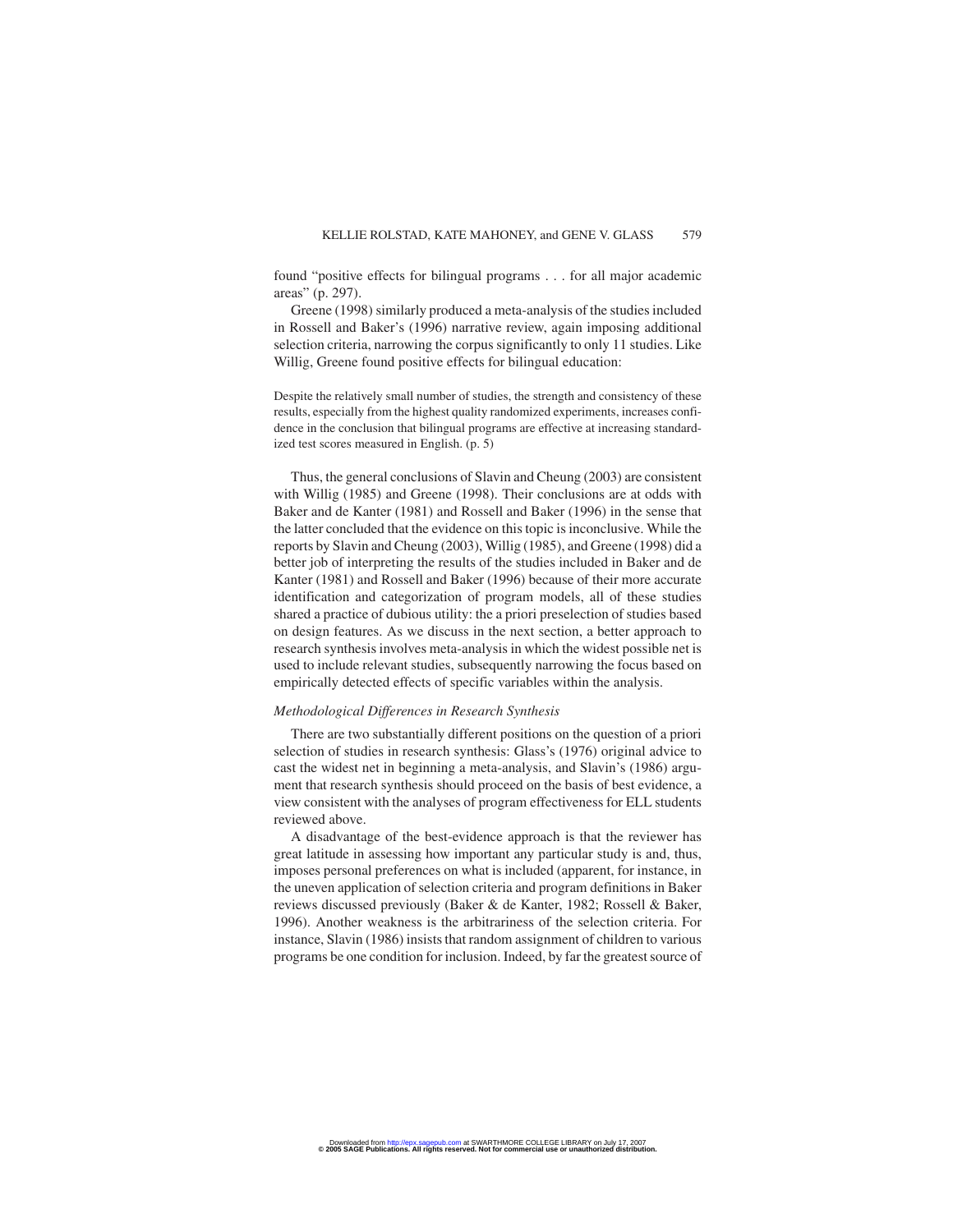experimental invalidity in educational experiments arises from the experimenter's inability to randomize influences at the level of classrooms and schools. However, random assignment of students to groups achieves only partial experimental control when intact classrooms themselves are not randomly assigned to the experimental conditions—thus leaving uncontrolled a host of factors that operate at the classroom level, such as teachers' expertise, time of day, and similar factors. Hence, Slavin's insistence on random assignment of students to treatments is not as crucial to experimental validity as some might think. The best evidence may not be as good as a great deal of evidence arbitrarily excluded by Slavin's approach.

When a sample of so-called methodologically acceptable studies has been assembled, the narrative approach uses vote counting of the results of individual studies to report the overall synthesis of the research literature. However, because vote counting does not systematically consider effect size, we do not know how much better one group did over another in any individual study.

Glass's approach, by contrast, advocated that researchers include as many studies as possible. As Glass et al. (1981) put it

The goal of the meta-analyst should be to provide an accurate, impartial, quantitative description of the findings in a population of studies on a particular topic. . . . No survey would be considered valid if a sizable subset (or stratum) of the population was not represented in the cumulative results. Neither should a meta-analysis be considered complete if a subset of its population is omitted. (p. 64)

The current study differs from previous research syntheses on this topic in three respects. First, it provides an update to the corpus by including in the analysis only studies published in 1985 or later. Second, it provides comparisons not only for TBE and English-only approaches but also for developmental bilingual education $^{2}$  (DBE) as well. Third, our approach includes as many of these studies as possible in the meta-analysis and does not apply what we see as arbitrary, a priori selection criteria. This permits us to probe more deeply into the distribution of study results to understand why some studies may find a stronger advantage for a particular program than another, a matter we return to in our discussion of the results.

#### METHOD

#### *Selecting the Studies*

In an effort to focus on recent research, we limited our search to studies completed after Willig's (1985) meta-analysis. Thus, we searched ERIC, PsychInfo, and Dissertation Abstracts for evaluation studies addressing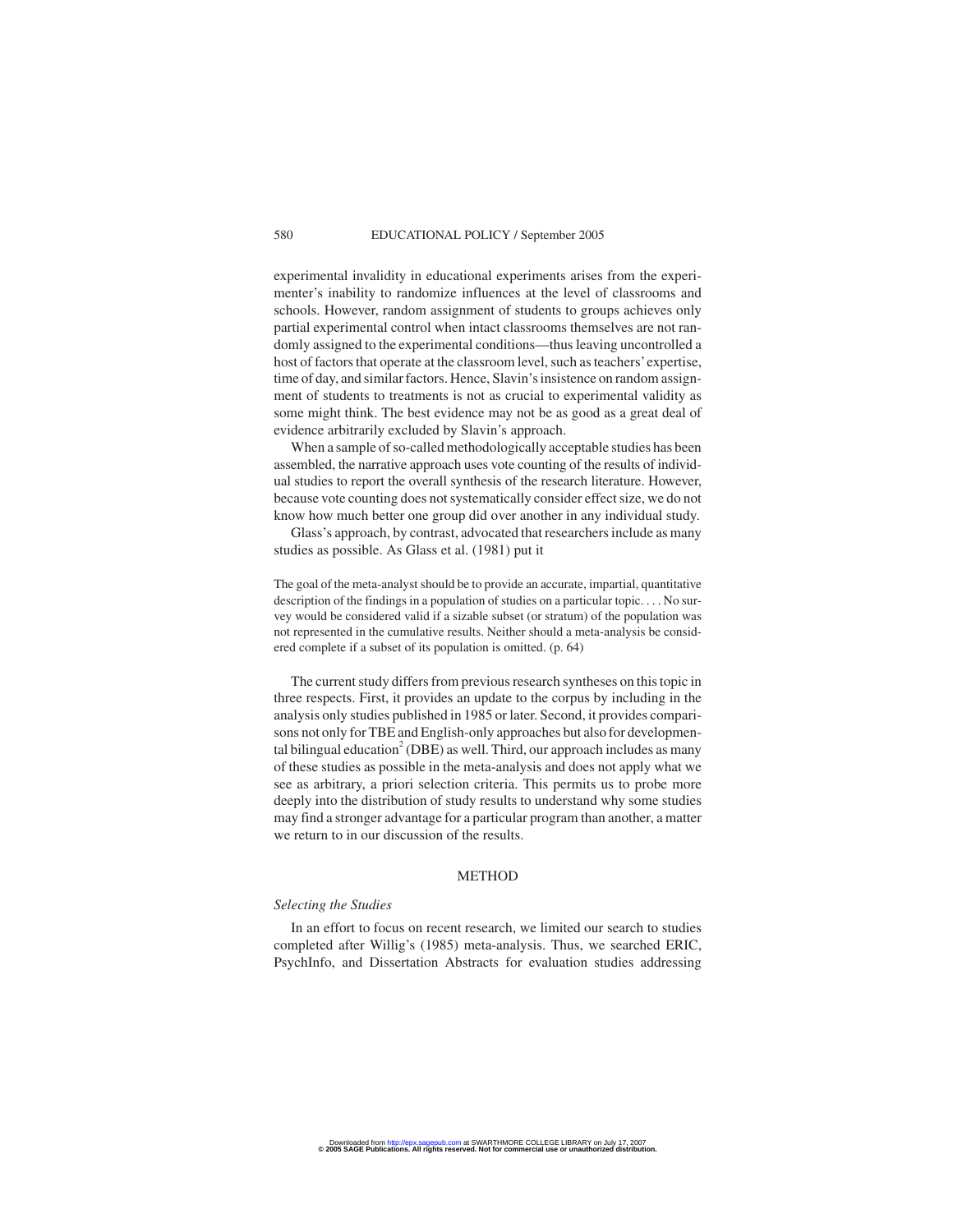programs for language minority students with publication dates of 1985 or later. More than 300 studies were identified and reviewed.

Studies were included in the current meta-analysis according to the following selection criteria: They (a) involved K-12 language minority students (who were not enrolled in special education classes), (b) included statistical details needed to perform the meta-analysis, and (c) provided a description of the treatment and comparison programs. As a consequence, we could not include studies that did not use comparative research methods, involved a treatment other than a program for ELLs, confounded other treatments with the treatment of interest, reported too little data, or did not focus on program effectiveness.

Seventeen studies meeting these criteria were identified: Burnham-Massey (1990), Carlisle (1989), Carter and Chatfield (1986), de la Garza and Medina (1985), Gersten (1985), Gersten and Woodward (1995), Gersten et al. (1992), Lindholm (1991), Medina and Escamilla (1992), Medina et al. (1985), Medrano (1986, 1988), Ramirez et al. (1990), Rossell and Baker (1996), Rothfarb, Ariza, and Urrutia (1987), Saldate et al. (1985), and Texas Education Agency (1988).

#### *Coding the Studies*

When studies were identified, selected characteristics were coded and given quantitative descriptions. Broad categories of coded variables included study identification, characteristics of program, characteristics of students, characteristics of teachers, characteristics of research design, and effect size variables, as shown in Table 1. Because program labels for ELL students are often oversimplified or misleading, special caution was taken to code program type according to the actual description provided in the study's text.

#### *Calculating Effect Size*

The preferred formula for estimating effect size when integrating studies that compare a relatively new treatment with what might be called a traditional or control treatment is the difference between the mean of the new treatment group and the traditional treatment group on the final outcome measure, divided by the standard deviation of the traditional treatment group (Glass et al., 1981). Conceptually, we maintained the preferred formula; however, in the current study, we are not really comparing a new treatment to a traditional treatment in the literal sense of new and traditional because those terms, drawn from true experimental research design, cannot be properly applied to the quasi-experimental design commonly used in education research. To remain consistent and because we had a variety of program types to compare, we used a first comparison group and a second comparison group where the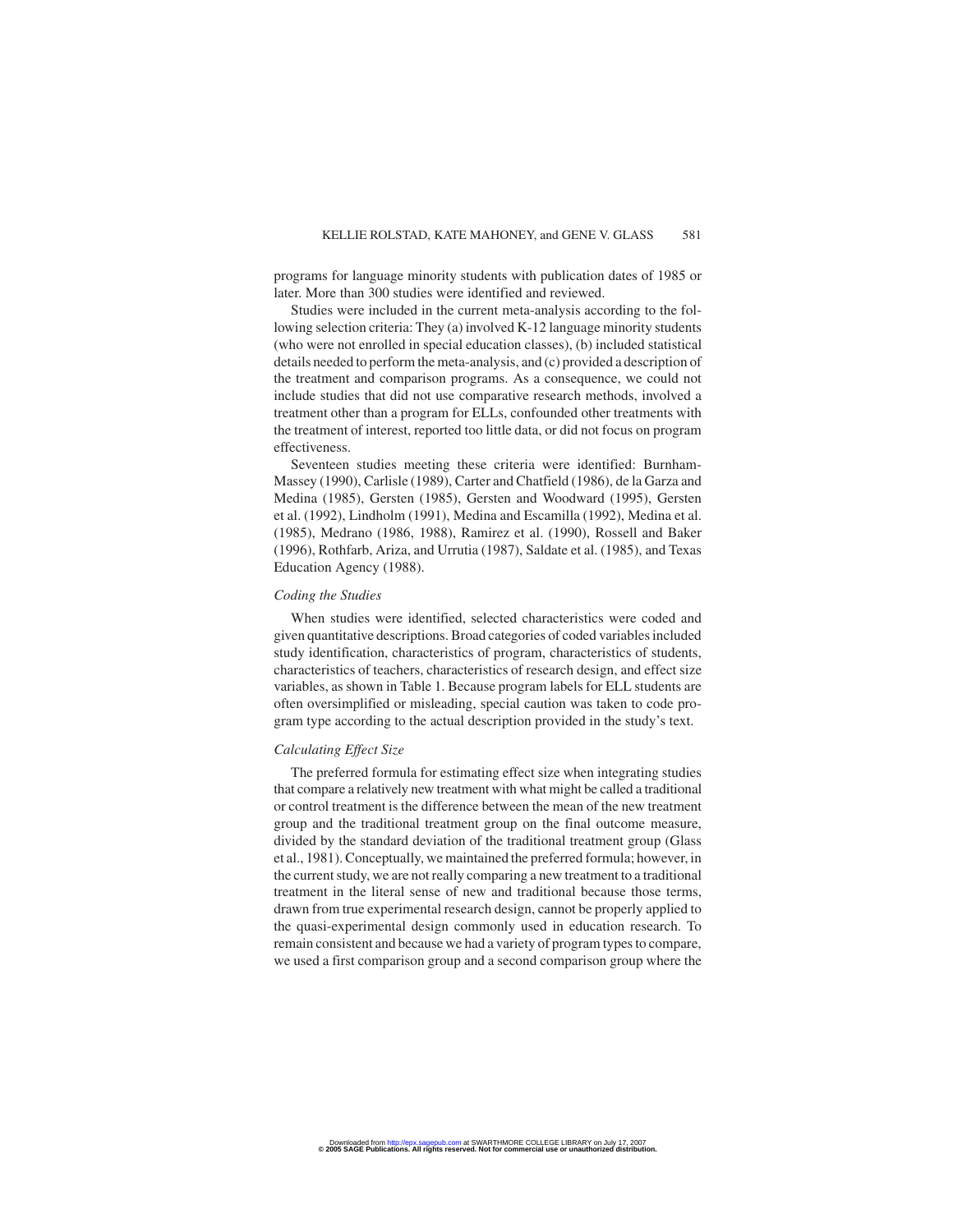#### 582 EDUCATIONAL POLICY / September 2005

Table 1 *Coded Characteristics of the Studies*

| Study identification               | Author's last name<br>Year of publication<br>Study identification number<br>Publication form                                                                                                                              |
|------------------------------------|---------------------------------------------------------------------------------------------------------------------------------------------------------------------------------------------------------------------------|
| Characteristics of program         | Bilingual program type<br>Use of native language<br>Source of L1 support<br>Model of L1 support<br>Criteria used for LEP classification<br>Length of time program continues in years<br>L1 support used for content areas |
| Characteristics of students        | Average grade level<br>Percentage female<br>Percentage male<br><b>SES</b><br>Ethnicity<br>First language                                                                                                                  |
| Characteristics of teachers        | Credentialed in bilingual education<br>Proficient in student's language<br>Years of experience teaching                                                                                                                   |
| Characteristics of research design | Type of group assignments<br>Type of teacher assignments<br>Control for SES<br>Internal validity<br>Number of comparisons in this study                                                                                   |
| Outcome measure characteristics    | Sample size<br>Mean<br>Standard deviation<br>Score form<br>Instrument used for outcome measure<br>Language of outcome measure<br>Academic domain<br>Source of means<br>Calculation of effect size                         |

*Note:* L1 = first language; LEP = limited English proficiency; SES = socioeconomic status.

first comparison group was always more aligned with bilingual education pedagogy. In some cases, probit transformations were used to calculate effect size. A probit transformation uses dichotomous data (e.g., above grade level vs. below grade level) to derive a standardized mean difference. It is based on the very simple assumption that if 84% of a normally distributed Group A is above some point, and 50% of a normally distributed Group B is above that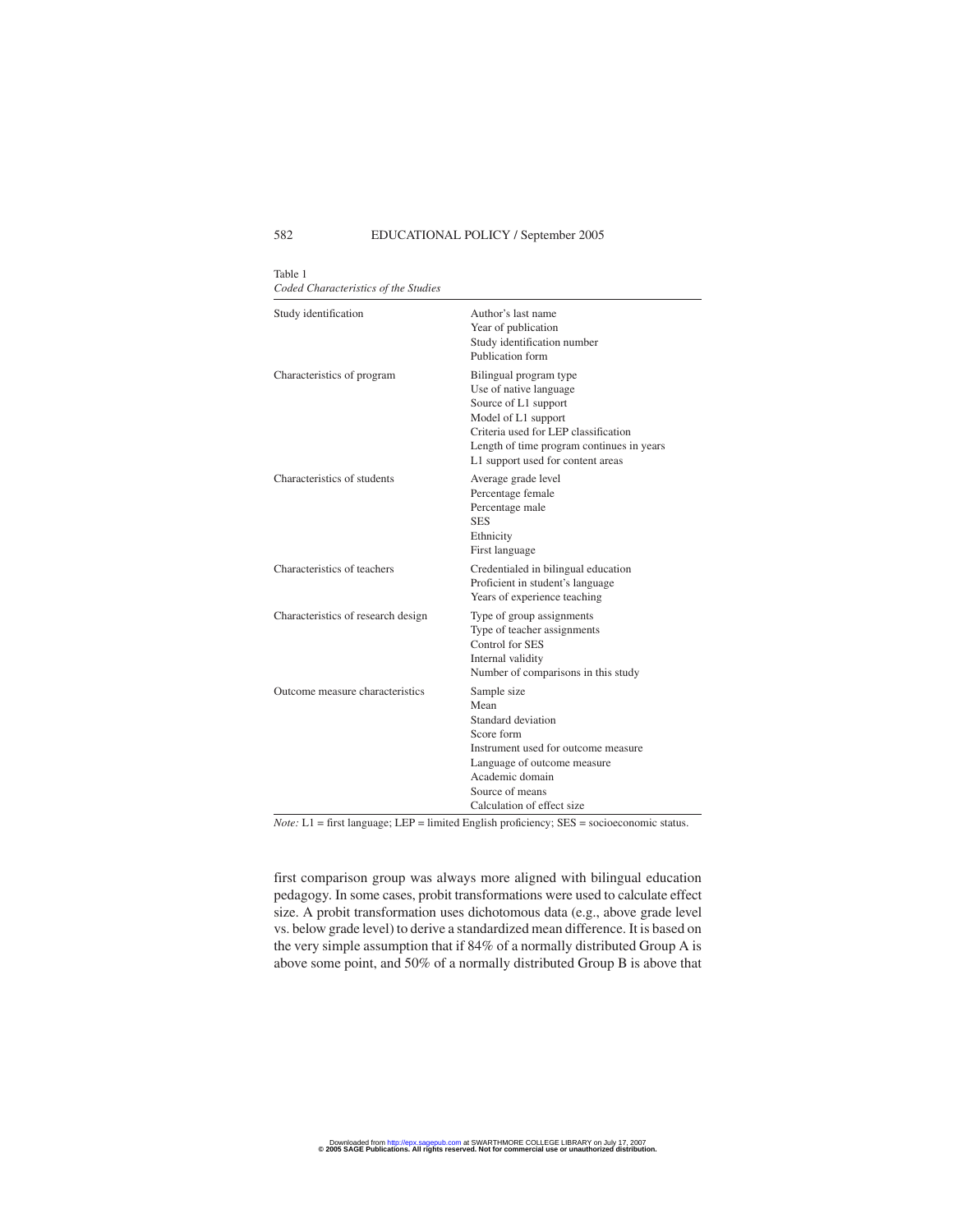same point, then the means of Groups A and B must differ by one standard deviation.

For longitudinal or multiyear studies, an effect size was calculated for each year and each grade level. The first comparison group in every effectsize calculation was the comparison group implementing a program more aligned with bilingual education pedagogy. DBE was considered to represent the program most aligned with bilingual education followed, in order, by TBE, English as a second language and/or structured English immersion (ESL and/or SEI), and English-Only<sup>1</sup> (EO<sup>1</sup>) for limited English proficient (LEP) students and English-Only<sup>2</sup> (EO<sup>2</sup>) for non-limited English proficient (non-LEP) students.

#### RESULTS

#### *Effect Sizes by Individual Studies*

There is a wide range of variability in program, grade, sample size, and outcome measures. Please note the range of program comparisons (Table 2). We can confidently assert that the experimental group was aligned more with bilingual education pedagogy; however, the program type and comparison group vary from study to study. All 17 studies used outcome measures derived from standardized tests; however, the instrument and the content area vary widely.

It is important to distinguish instances in which researchers made comparisons between two groups of ELLs from those in which comparisons were made between a group of ELLs and a group of native English-speaking students. There are many plausible reasons why comparing ELLs to native English-speaking students will yield a higher effect size for the native English-speaking group, all of which are unrelated to true achievement differences. For example, norming bias and construct irrelevant variance resulting from differences in language proficiency give an unfair advantage to native English-speaking children, unrelated to program effects. We see that the average effect size is highly influenced by whether the researcher chose to compare ELLs to other ELLs or to native speakers of English. In this metaanalysis, ELLs are compared to native speakers of English in six instances (TBE vs.  $EO^2$ , 5 times; DBE vs.  $EO^2$ , 1 time). There are also 13 instances where ELLs are compared to other ELLs: TBE vs. ESL (7 instances), DBE vs.  $EO<sup>1</sup>$  (3 instances), TBE vs.  $EO<sup>1</sup>$  (1 instance), DBE vs. ESL (1 instance), and DBE vs. TBE (1 instance).

When coded, the 17 studies yielded a total of 156 instances where two different bilingual programs were compared on one or more outcome measures,

*(text continued on p. 588)*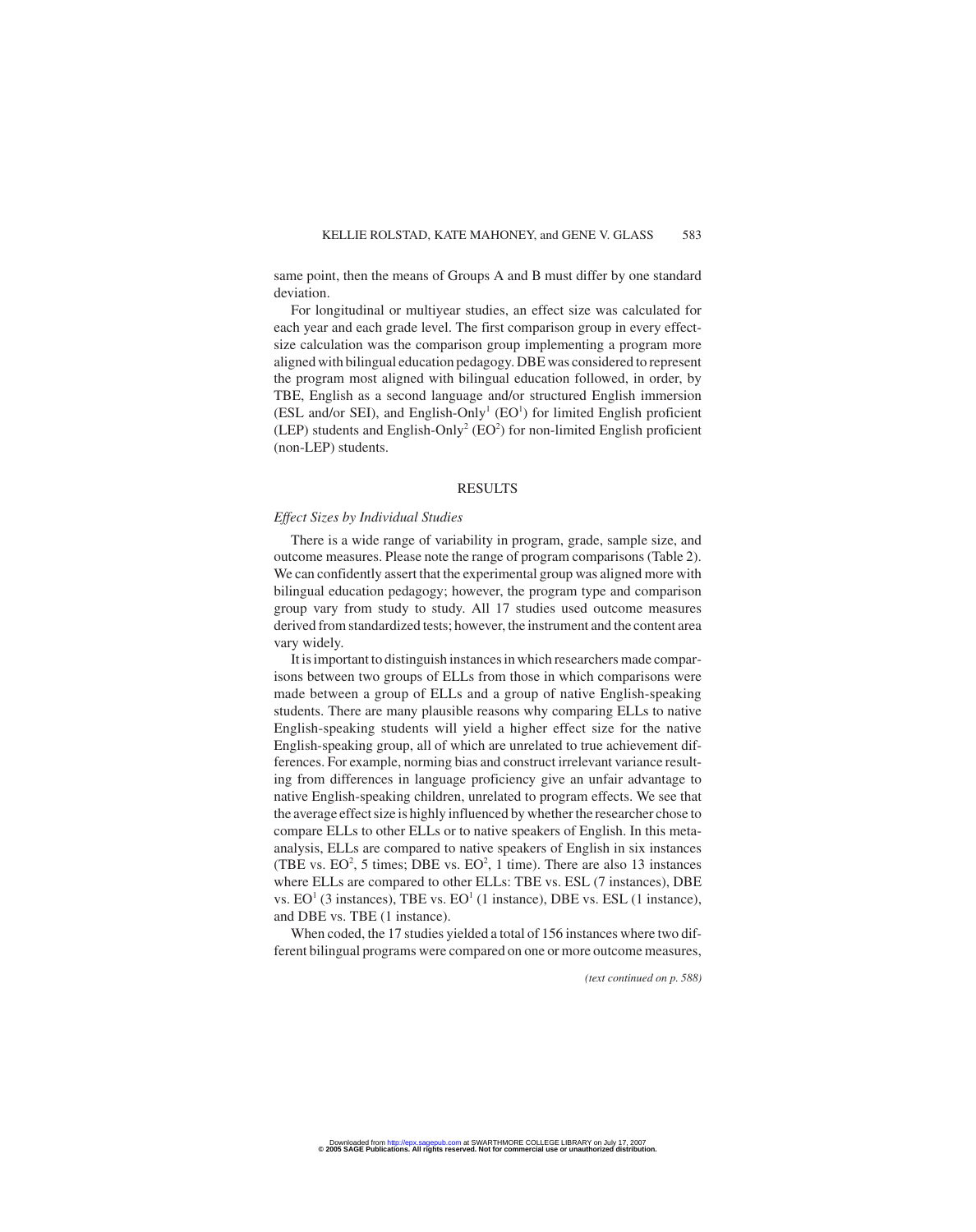Table 2 *Comparisons of Effect Size (ES) by Study*

| Study                                        | $N$ of ES | M ES    | $SD$ of $ESa$ |
|----------------------------------------------|-----------|---------|---------------|
| Burnham-Massey, 1990                         |           |         |               |
| Grades 7-8                                   |           |         |               |
| Range of $n$ 's for TBE: 36 to 115           |           |         |               |
| Range of <i>n</i> 's for $EO^2$ : 36 to 115  |           |         |               |
| TBE vs. $EO^2$                               |           |         |               |
| Reading                                      | 3         | $-.04$  | .07           |
| Mathematics                                  | 3         | .24     | .14           |
| Language                                     | 3         | .16     | .25           |
| Carlisle, 1989                               |           |         |               |
| Grade 4, 6                                   |           |         |               |
| Range of <i>n</i> 's for TBE: 23             |           |         |               |
| Range of <i>n</i> 's for $EO^1$ : 19         |           |         |               |
| Range of <i>n</i> 's for $EO^2$ : 22         |           |         |               |
| TBE vs. $EO1$                                |           |         |               |
| Writing-rhetorical effectiveness             | 1         | .82     |               |
| Writing-overall quality                      | 1         | 1.38    |               |
| Writing-productivity                         | 1         | .60     |               |
| Writing-syntactic maturity                   | 1         | 1.06    |               |
| Writing-error frequency                      | 1         | .50     |               |
| TBE vs. $EO^2$                               |           |         |               |
| Writing-rhetorical effectiveness             | 1         | $-2.45$ |               |
| Writing-overall quality                      | 1         | $-8.25$ |               |
| Writing-productivity                         | 1         | .18     |               |
| Writing-syntactic maturity                   | 1         | .24     |               |
| Writing-error frequency                      | 1         | 1.01    |               |
| Carter and Chatfield, 1986                   |           |         |               |
| Grades 4-6                                   |           |         |               |
| Range of $n$ 's for DBE: 26 to 33            |           |         |               |
| Range of <i>n</i> 's for $EO^2$ : 14 to 47   |           |         |               |
| DBE vs. $EO2$                                |           |         |               |
| Reading                                      | 3         | .32     | .24           |
| Mathematics                                  | 3         | $-.27$  | 1.06          |
| Language                                     | 3         | $-.60$  | 1.54          |
| de la Garza and Medina, 1985                 |           |         |               |
| Grades 1-3                                   |           |         |               |
| Range of n's for TBE: 24 to 25               |           |         |               |
| Range of <i>n</i> 's for $EO^2$ : 116 to 118 |           |         |               |
| TBE vs. $EO^2$                               |           |         |               |
| Reading vocabulary                           | 3         | .15     | .38           |
| Reading comprehension                        | 3         | .17     | .06           |
| Mathematics computation                      | 3         | $-.02$  | .15           |
| Mathematics concepts                         | 3         | $-.02$  | .14           |

*(continued)*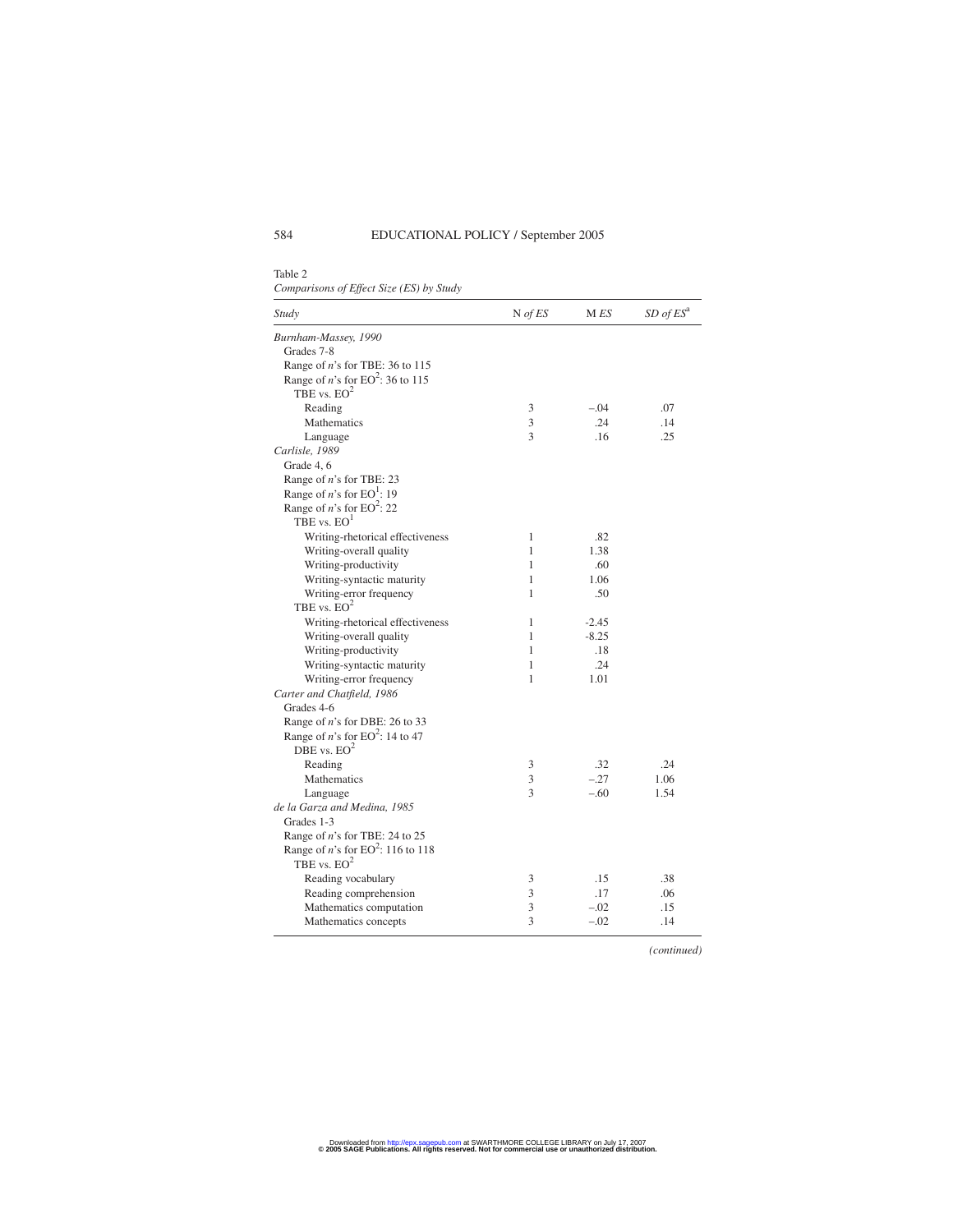### KELLIE ROLSTAD, KATE MAHONEY, and GENE V. GLASS 585

| Study                                      | $N$ of $ES$    | M ES    | $SD$ of $ESa$ |
|--------------------------------------------|----------------|---------|---------------|
| Gersten, 1985                              |                |         |               |
| Grade 2                                    |                |         |               |
| Range of $n$ 's for TBE: 7 to 9            |                |         |               |
| Range of <i>n</i> 's for ESL: 12 to 16     |                |         |               |
| TBE vs. ESL                                |                |         |               |
| Reading                                    | 1              | $-1.53$ |               |
| <b>Mathematics</b>                         | $\mathbf{1}$   | $-.70$  |               |
| Language                                   | 1              | $-1.44$ |               |
| Gersten, Woodward, and Schneider, 1992     |                |         |               |
| Grades 4-6                                 |                |         |               |
| Range of <i>n</i> 's for TBE: 114 to 119   |                |         |               |
| Range of <i>n</i> 's for ESL: 109 to 114   |                |         |               |
| TBE vs. ESL                                |                |         |               |
| Reading                                    | 4              | $-.17$  | .12           |
| Language                                   | 4              | $-.35$  | .26           |
| Mathematics                                | $\overline{4}$ | .00     | .17           |
| Gersten and Woodward, 1995                 |                |         |               |
| Grades 4-7                                 |                |         |               |
| Range of n's for TBE: 117                  |                |         |               |
| Range of <i>n</i> 's for ESL: 111          |                |         |               |
| TBE vs. ESL                                |                |         |               |
| Reading                                    | 4              | $-.15$  | .13           |
| Language                                   | $\overline{4}$ | $-.33$  | .22           |
| Vocabulary                                 | 3              | $-.15$  | .12           |
| Lindholm, 1991                             |                |         |               |
| Grades 2-3                                 |                |         |               |
| Range of $n$ 's for DBE: 18 to 34          |                |         |               |
| Range of <i>n</i> 's for $EO^1$ : 20 to 21 |                |         |               |
| $DBE$ vs. $EO1$                            |                |         |               |
| Reading                                    | 1              | $-.59$  |               |
| Language                                   | $\overline{c}$ | $-.14$  | .57           |
| Medina and Escamilla, 1992                 |                |         |               |
| Grades K-2                                 |                |         |               |
| Range of n's for DBE: 138                  |                |         |               |
| Range of <i>n</i> 's for TBE: 123          |                |         |               |
| DBE vs. TBE                                |                |         |               |
| Language-oral, native                      | 2              | .64     | .74           |
| Language-oral, English                     | $\mathbf{1}$   | .11     |               |
|                                            |                |         |               |

Table 2 (continued)

*(continued)*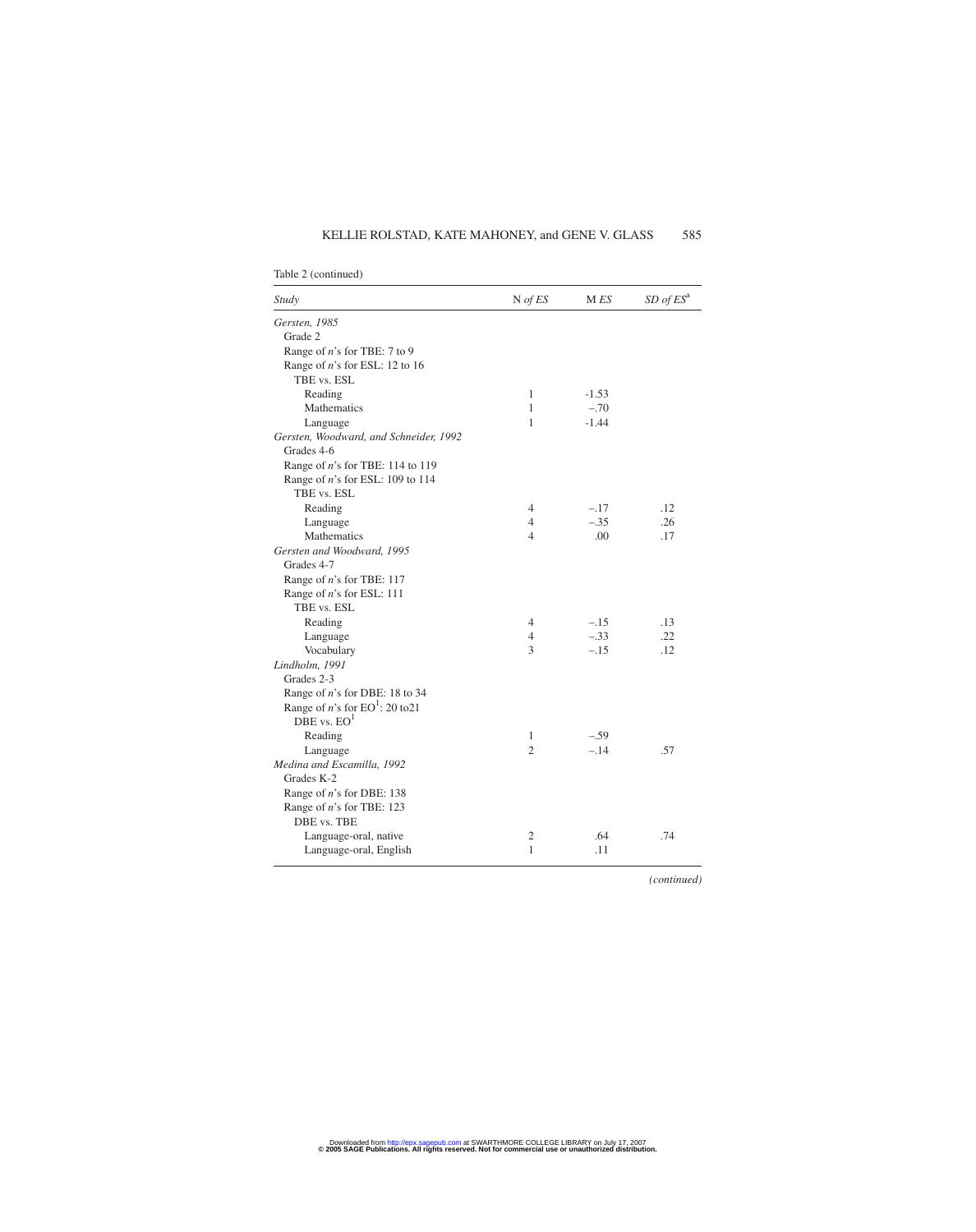| Study                                           | $N$ of $ES$    | M ES   | $SD$ of $ESa$ |  |
|-------------------------------------------------|----------------|--------|---------------|--|
| Medina, Saldate, and Mishra, 1985               |                |        |               |  |
| Grades 6, 8, 12                                 |                |        |               |  |
| Range of n's for DBE: 19                        |                |        |               |  |
| Range of <i>n</i> 's for $EO^1$ : 24 to 25      |                |        |               |  |
| DBE vs. $EO1$                                   |                |        |               |  |
| Metropolitan Achievement Test                   |                |        |               |  |
| Total mathematics                               | 2              | $-.32$ | .16           |  |
| Problem solving                                 | $\overline{c}$ | $-.24$ | .13           |  |
| Concepts                                        | $\overline{c}$ | $-.34$ | .25           |  |
| Computation                                     | $\overline{c}$ | $-.13$ | .53           |  |
| Total reading                                   | $\mathfrak{2}$ | $-.21$ | .08           |  |
| Reading                                         | $\overline{c}$ | $-.30$ | .28           |  |
| Word knowledge                                  | $\overline{c}$ | $-.10$ | .10           |  |
| California Achievement Test                     |                |        |               |  |
| Total mathematics                               | 1              | $-.20$ |               |  |
| Concepts/application                            | 1              | $-.11$ |               |  |
| Computation                                     | 1              | $-.27$ |               |  |
| Total reading                                   | 1              | $-.63$ |               |  |
| Comprehension                                   | 1              | $-.57$ |               |  |
| Vocabulary                                      | 1              | $-.41$ |               |  |
| Medrano, 1986                                   |                |        |               |  |
| Grades 1, 6                                     |                |        |               |  |
| Range of <i>n</i> 's for TBE: 179               |                |        |               |  |
| Range of <i>n</i> 's for $EO^2$ : 108           |                |        |               |  |
| TBE vs. $EO^2$                                  |                |        |               |  |
| Reading                                         | $\mathfrak{2}$ | $-.18$ | .13           |  |
| Mathematics                                     | $\overline{c}$ | .10    | .24           |  |
| Medrano, 1988                                   |                |        |               |  |
| Grades 1, 3                                     |                |        |               |  |
| Range of <i>n</i> 's for TBE: 172               |                |        |               |  |
| Range of <i>n</i> 's for $EO^2$ : 102           |                |        |               |  |
| TBE vs. $EO^2$                                  |                |        |               |  |
| Reading                                         | $\mathbf{1}$   | .10    |               |  |
| Mathematics                                     | $\mathbf{1}$   | .60    |               |  |
| Ramirez, Yuen, Ramey, Pasta, and Billings, 1991 |                |        |               |  |
| Grades 1-3                                      |                |        |               |  |
| Range of n's for DBE: 97 to 197                 |                |        |               |  |
| Range of <i>n</i> 's for TBE: 108 to 193        |                |        |               |  |
| Range of n's for ESL: 81 to 226                 |                |        |               |  |
| DBE vs. ESL                                     |                |        |               |  |
| Mathematics                                     | 3              | .26    | .22           |  |
| Language                                        | 3              | $-.43$ | $-.97$        |  |
| Reading                                         | 3              | .37    | .21           |  |

Table 2 (continued)

*(continued)*

**© 2005 SAGE Publications. All rights reserved. Not for commercial use or unauthorized distribution.** Downloaded from [http://epx.sagepub.com a](http://epx.sagepub.com)t SWARTHMORE COLLEGE LIBRARY on July 17, 2007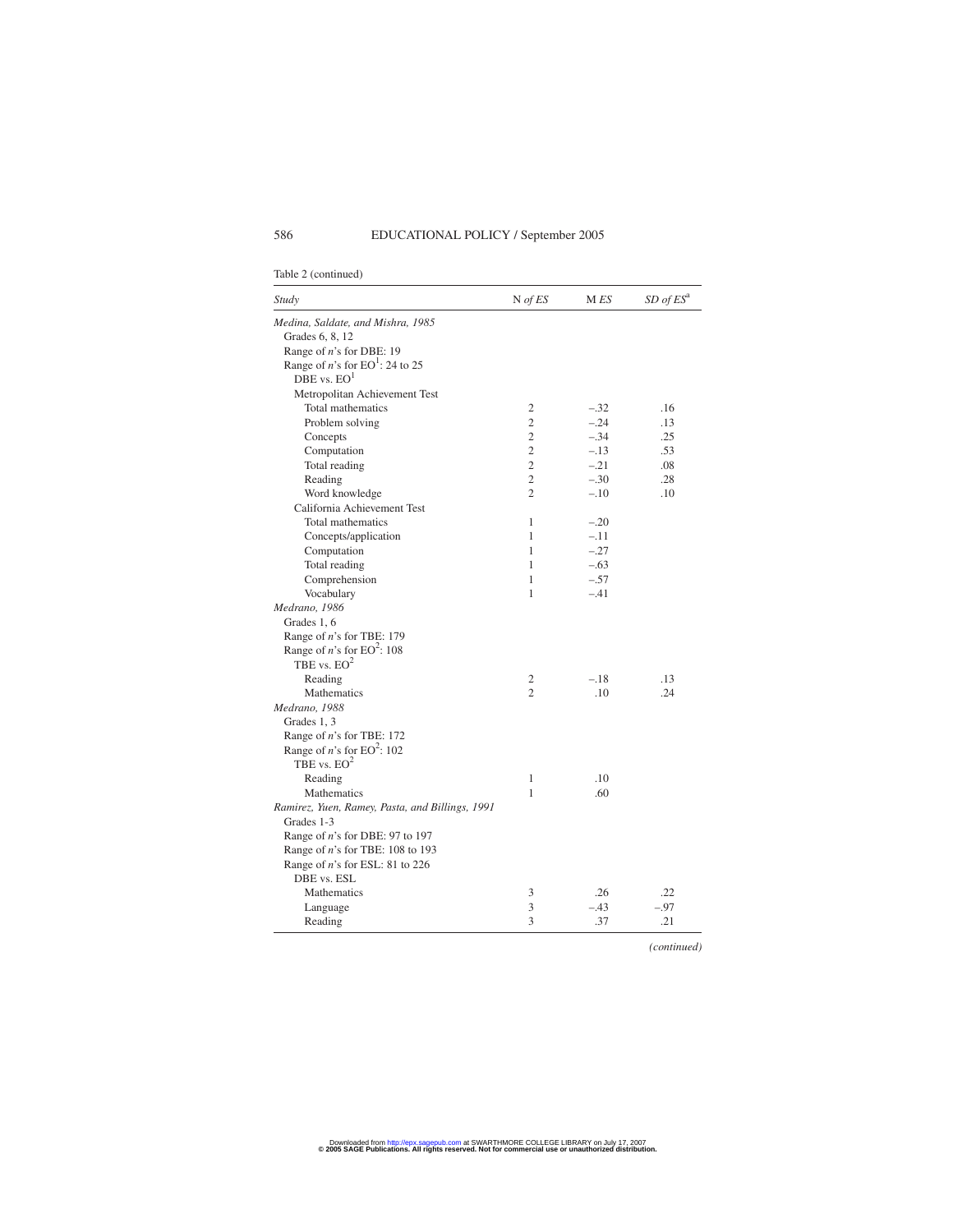### KELLIE ROLSTAD, KATE MAHONEY, and GENE V. GLASS 587

| Study                                  | $N$ of $ES$              | M ES       | $SD$ of $ESa$ |
|----------------------------------------|--------------------------|------------|---------------|
| TBE vs. ESL                            |                          |            |               |
| Mathematics                            | 3                        | .11        | .10           |
| Language                               | 3                        | $-.17$     | .17           |
| Reading                                | 3                        | .01        | .16           |
| Rossell, 1990                          |                          |            |               |
| Grades K-12                            |                          |            |               |
| Range of $n$ 's for TBE: 250           |                          |            |               |
| Range of $n$ 's for ESL: 326           |                          |            |               |
| TBE vs. ESL                            |                          |            |               |
| Oral language                          | $\mathfrak{2}$           | .36        | .23           |
| Rothfarb, Ariza, and Urrutia, 1987     |                          |            |               |
| Grades 1-2                             |                          |            |               |
| Range of $n$ 's for TBE: 34 to 70      |                          |            |               |
| Range of <i>n</i> 's for ESL: 33 to 49 |                          |            |               |
| TBE vs. ESL                            |                          |            |               |
| Tests in English                       |                          |            |               |
| Mathematics                            | 4                        | .13        | .11           |
| Language                               | $\overline{c}$           | .28        |               |
| Social studies                         | 4                        | .20        | .13           |
| Science                                | $\overline{4}$           | .09        | .18           |
| Tests in Spanish                       |                          |            |               |
| Mathematics                            | 4                        | .11        | .14           |
| Language                               | 2                        | .10        |               |
| Social studies                         | $\overline{4}$           | .23        | .22           |
| Science                                | $\overline{\mathcal{L}}$ | .16        | .11           |
| Saldate, Mishra, and Medina, 1985      |                          |            |               |
| Grades 2-3                             |                          |            |               |
| Range of $n$ 's for DBE: 31            |                          |            |               |
| Range of <i>n</i> 's for $EO^1$ : 31   |                          |            |               |
| DBE vs. $EO1$                          |                          |            |               |
| Tests in English                       |                          |            |               |
| Total achievement <sup>a</sup>         | 1                        | $-.29$     |               |
| Reading                                | 1                        | 1.47       |               |
| Spelling                               | 1                        | .50        |               |
| Arithmetic                             | 1                        | 1.16       |               |
| Tests in Spanish                       |                          |            |               |
| Total achievement                      | 1                        | .46        |               |
| Reading                                | 1                        | $2.31^{b}$ |               |
| Spelling                               | 1                        | 3.03       |               |
| Arithmetic                             | 1                        | 1.16       |               |
|                                        |                          |            |               |

### Table 2 (continued)

*(continued)*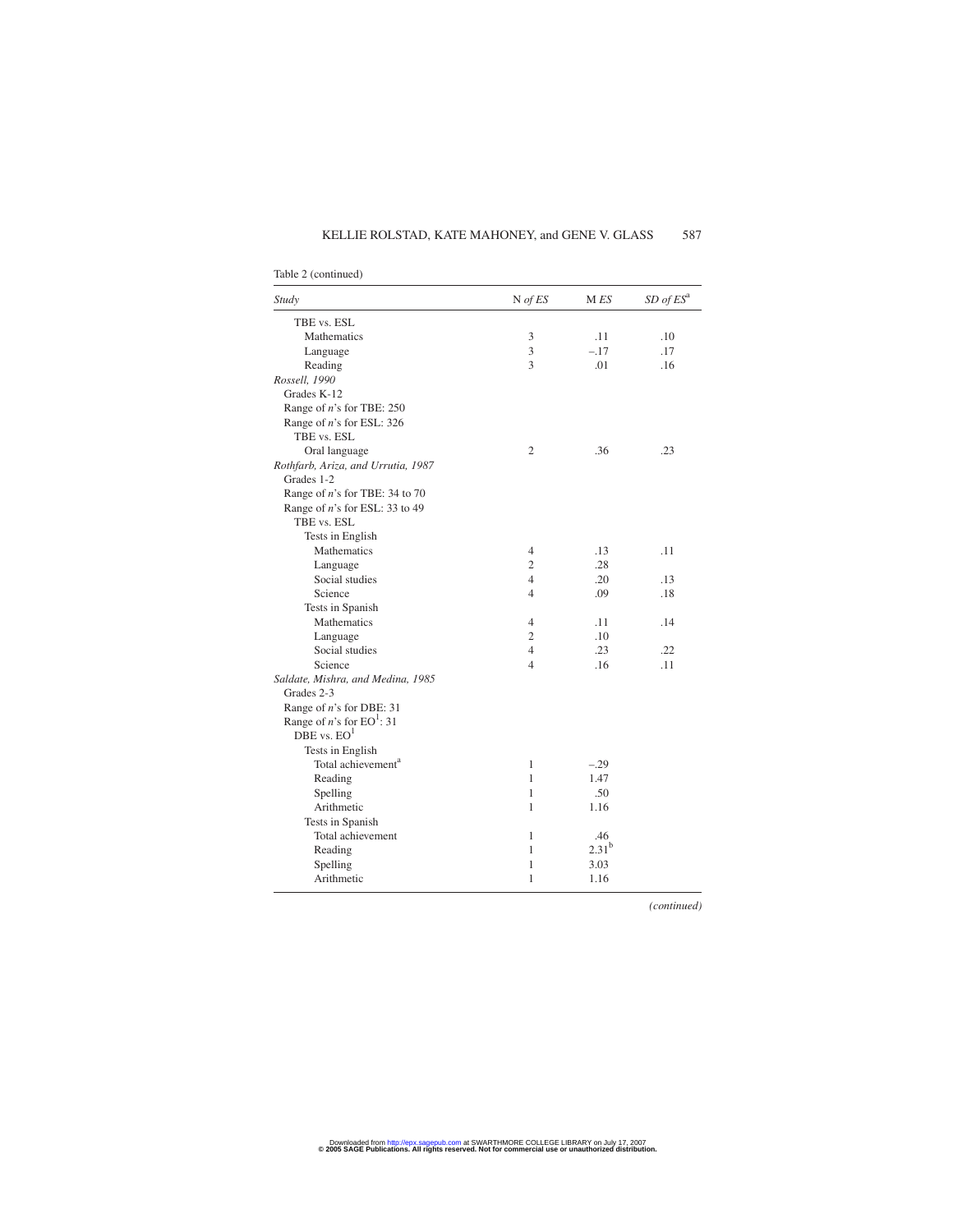| Study                                                 | $N$ of ES                   | M ES   | $SD$ of $ESa$ |
|-------------------------------------------------------|-----------------------------|--------|---------------|
| Texas Education Agency, 1988                          |                             |        |               |
| Grades 1, 3, 5, 7, 9                                  |                             |        |               |
| Range of <i>n</i> 's for TBE: approximately $135,000$ |                             |        |               |
| Range of <i>n</i> 's for ESL: approximately 135,000   |                             |        |               |
| TBE vs. ESL                                           |                             |        |               |
| Tests in English                                      |                             |        |               |
| <b>Mathematics</b>                                    | 4                           | $-.03$ | .02           |
| Reading                                               | 4                           | $-.06$ | .13           |
| Tests in Spanish                                      |                             |        |               |
| <b>Mathematics</b>                                    | $\mathcal{D}_{\mathcal{L}}$ | .33    | .06           |
| Reading                                               |                             | .78    | .09           |

*Note:* TBE = transitional bilingual education; DBE = developmental bilingual education; ESL = English as a Second Language;  $EO<sup>1</sup> = English-Only instruction for children with limited English$ proficiency;  $EO^2 = English-Only$  instruction for non-LEP students.

a. Reading, spelling, and arithmetic are not constituents of the total achievement.

b. This effect size was calculated with the treatment group's standard deviation.

c. CTBS scores in Rossell (1990) were excluded from the analysis because scores were not available for all students in the sample.

and effect sizes were calculated for all 156. Table 2 lists the 17 studies and their mean effect sizes, and the standard deviation for each outcome variable represented in the study. Four of the 17 studies report outcome measures in the students' native language in addition to English (Medina & Escamilla, 1992; Rothfarb et al., 1987; Saldate et al., 1985; and Texas Education Agency, 1988).

A positive effect size indicates that the bilingual program group fared better than the comparison group, whereas a negative effect size indicates that the comparison group fared better. The magnitude of an effect size indicates the between-group difference in units of the standard deviation of the control group. For example, de la Garza and Medina (1985) compared TBE to EO for non-limited English proficient students in Grades 1 through 3. Their study showed the size of the sample for the TBE group to be about one fifth the size of the EO group. The mean effect size for reading vocabulary was calculated as .15. This indicates that ELL students exposed to TBE scored about one sixth of a standard deviation higher than the EO group made of non-ELL students.

Inspecting the results of the studies shown in Table 2, one notes that Carlisle (1989) reported a dramatic difference between TBE and  $EO<sup>2</sup>$  (language majority students) students in two writing measures. While comparisons of ELL students to language majority students is problematic on independent grounds (as we discuss directly), the reported effect sizes for these measures were wildly inconsistent with those reported in other studies

Table 2 (continued)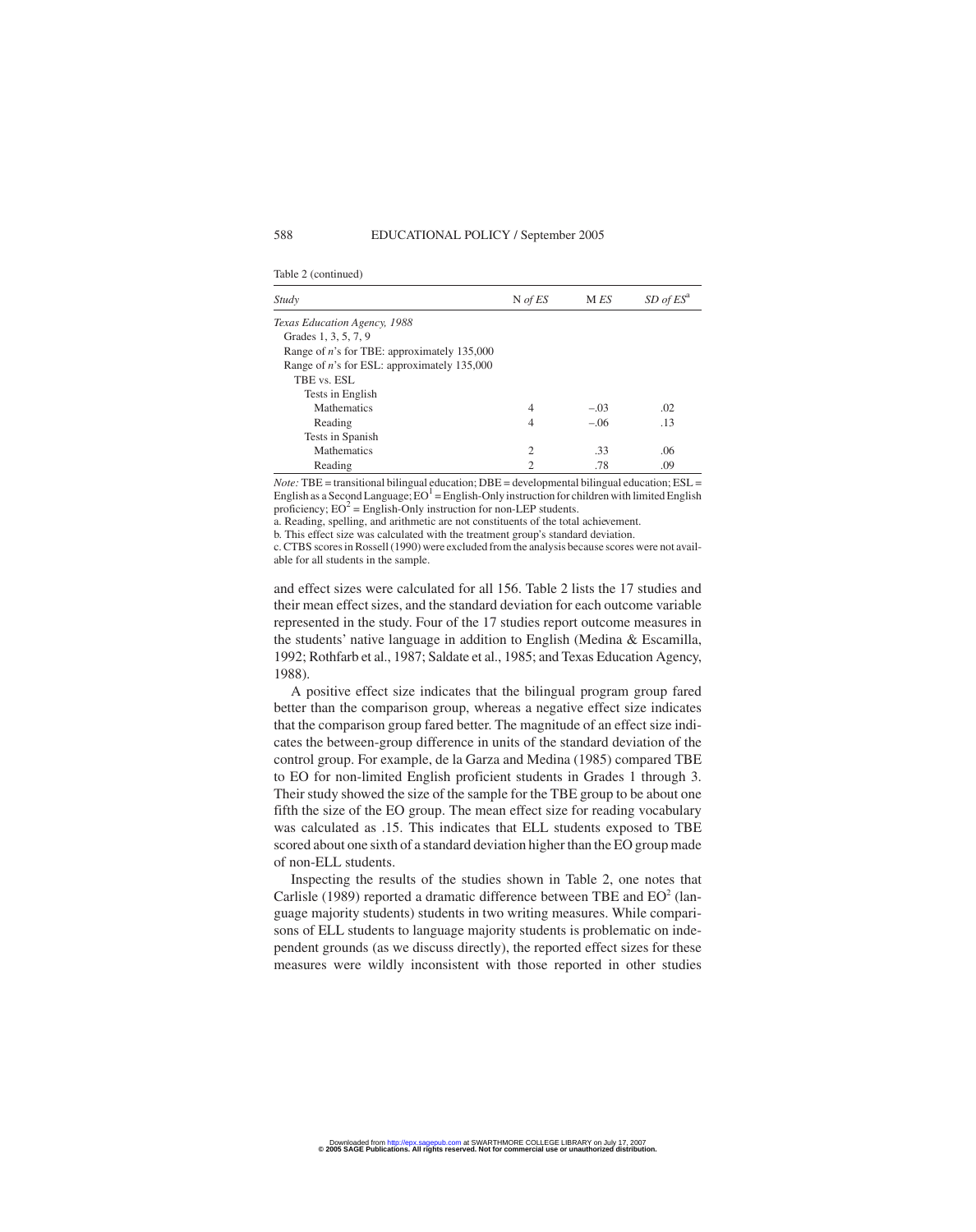| Table 3                                 |  |
|-----------------------------------------|--|
| Combining Effect Sizes (ES) by Grouping |  |

| Grouping                        | $N$ of ES | M ES   | SD of ES |
|---------------------------------|-----------|--------|----------|
| All outcome measures            | 67        | .08    | .67      |
| Reading (in English)            | 16        | $-.06$ | .61      |
| Math (in English)               | 15        | .08    | .42      |
| All outcomes in native language | 11        | .86    | .96      |
| Without Gersten studies         | 58        | .17    | .64      |
| Without Medrano studies         | 64        | .07    | .69      |
| Without Medina studies          | 44        | .17    | .76      |
| Language minority students vs.  | 14        | .05    | .28      |
| Language majority students      |           |        |          |
| Language minority students vs.  | 22        | .23    | .97      |
| Language minority students      |           |        |          |
| All TBE studies                 | 35        | $-.01$ | .45      |
| All DBE studies                 | 30        | .18    | .86      |

*Note:* TBE = transitional bilingual education; DBE = developmental bilingual education.

making similar comparisons. This observation led us to treat the measures reported in Carlisle as outliers, and to exclude them from the calculations presented in Table 3.

Table 3 gives overall effect size results for our corpus of studies from a variety of perspectives. Most notably, 14 effect sizes from the current study are derived from comparisons made between ELLs and  $EO<sup>2</sup>$ s, who are not limited in their English proficiency, yielding an overall positive effect for bilingual education of .05. However, it has been widely noted that ELL status entails many more disadvantages in addition to limited proficiency in English (August & Hakuta, 1998), so that studies in which comparisons are made between ELLs and non-ELLs inevitably confound the treatment effect with numerous other unknown factors. Indeed, as shown in Table 3, studies that compare two groups of ELLs, and therefore control for ELL status, render a much higher positive effect of .23 for bilingual education.

To investigate the possibility of a researcher effect, authors who contributed more than 1 of the 17 studies were removed from the overall effect size results in Table 3. When Gersten's studies are removed from the meta-analysis, the overall effect size increases from .08 to .17. Considering Gersten contributes 9/67 of the effect sizes in the meta-analysis, this has a significant impact on the results and may show signs of a researcher effect. When results were grouped by type of bilingual program, DBE studies showed a much higher effect size  $(.18)$  than TBE  $(-.01)$ .

When outcomes were measured in the native language rather than English, the positive effect for bilingual education over alternative approaches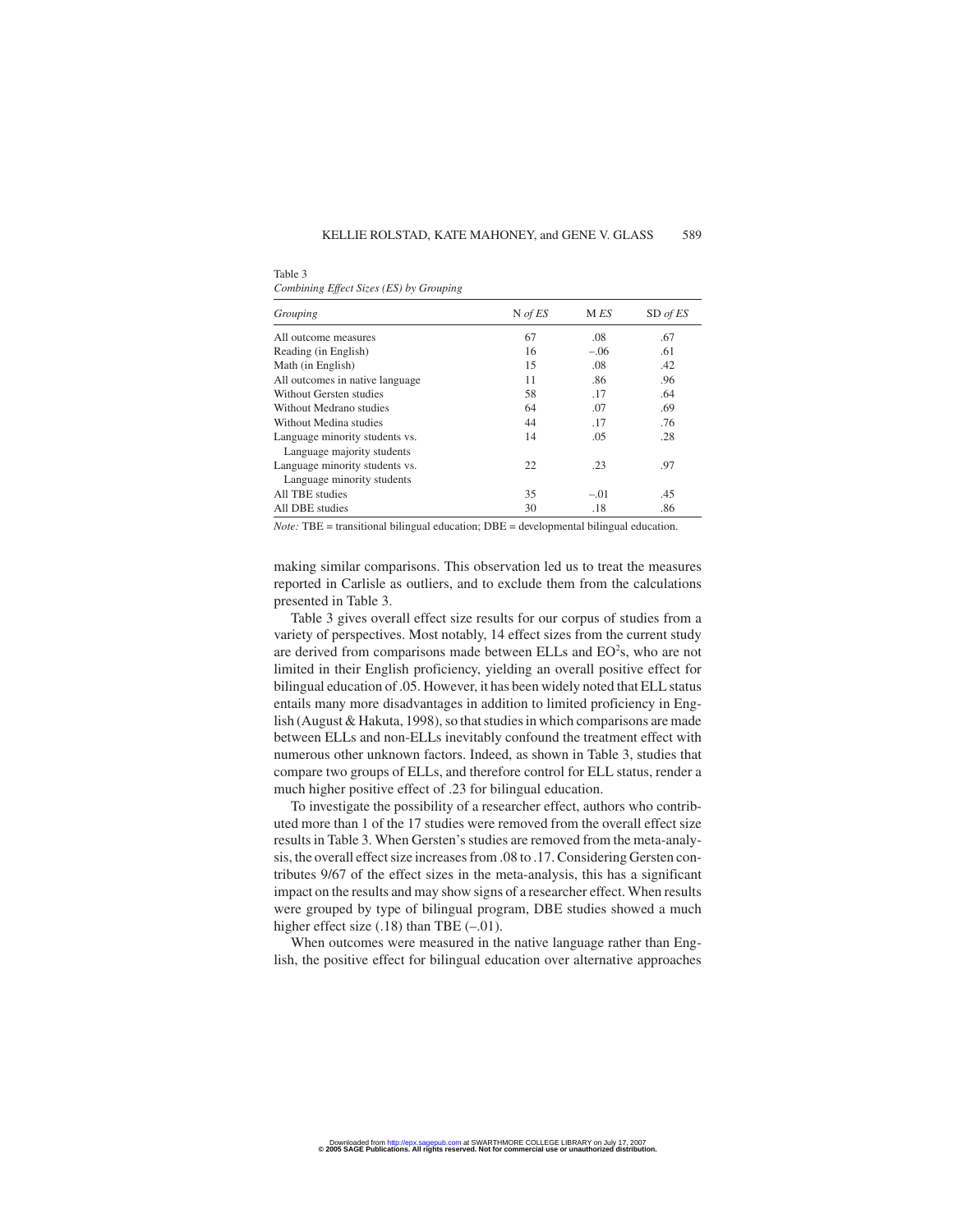increases dramatically, to .86. The positive effects of bilingual instruction may be more readily detected by Spanish-medium measures of academic achievement in the absence of limited proficiency in English as a source of measurement error in such tests (Thompson, DiCerbo, Mahoney, & MacSwan, 2002).

Finally, we note that the current meta-analysis reveals not only that bilingual education is superior to all-English approaches such as ESL or SI but also that programs designed to develop children's academic use of both languages (DBE) are superior to programs that aim to use children's home language to transition them to all-English instruction (TBE).

Our results are similar to those of Willig (1985), who reported a positive effect for bilingual education in reading (.20) and math (.18), measured in English, and for all outcomes in the native language (.69). Greene (1998) similarly found a positive effect for bilingual education in reading (.21) and math (.12) and in all outcomes measured in the native language (.74).

#### **CONCLUSIONS**

Empirical evidence considered here indicates that bilingual education is more beneficial for ELL students than all-English approaches such as ESL and SI. Moreover, students in long-term DBE programs performed better than students in short-term TBE programs. As expected, the effect is particularly strong in studies that controlled for ELL status.

It seems clear from the current study and from previous meta-analyses (Greene, 1998; Willig, 1985) that bilingual education is superior to Englishonly approaches in increasing measures of students' academic achievement in English and in the native language. In addition, well-conducted narrative synthesis, in which careful attention is given to an even application of selection criteria and program definitions (e.g., Slavin & Cheung, 2003), also conclude that bilingual education approaches are superior to all-English approaches for ELL students.

In view of these results, current policies implemented in California, Arizona, and Massachusetts, which ban or greatly discourage the use of the native language for instructional purposes, cannot be justified. Furthermore, the tendency of federal policies embedded in the No Child Left Behind (NCLB) Act to emulate these restrictive policies by emphasizing rapid transition to English are also ill advised. Instead, a rational educational policy, unencumbered by politics and ideology, should at least permit, and at best encourage, the development and implementation of bilingual education approaches in all U.S. schools serving ELLs.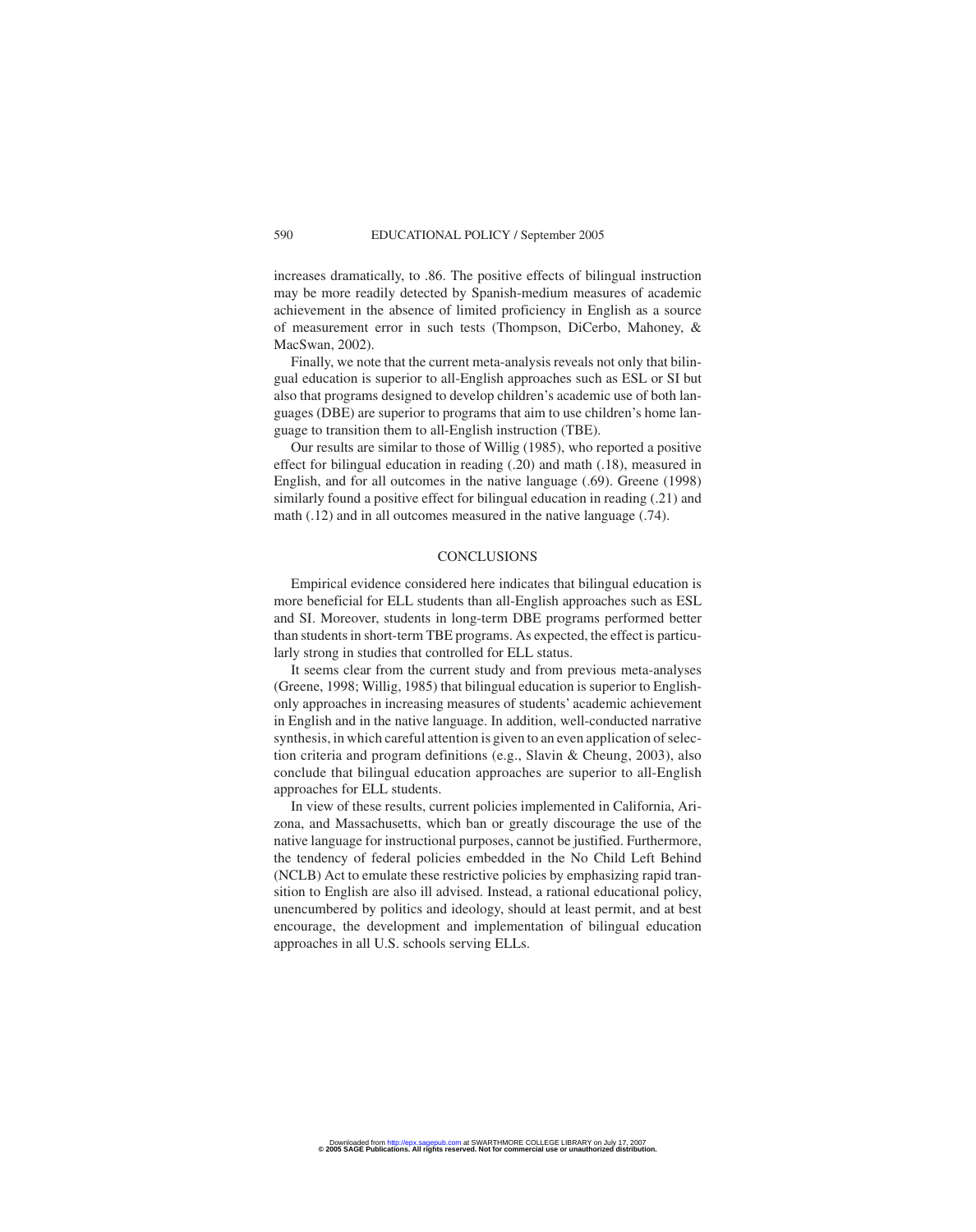#### **NOTES**

1. In Colorado, voters rejected a similar initiative (see Escamilla, Shannon, Carlos, & Garcia, 2003 for discussion).

2. Programs designed to develop academic use of both languages for children with a minority language.

#### REFERENCES

- August, D., & Hakuta, K. (1998). *Improving schooling for language-minority children: A research agenda*. Washington, DC: National Academy Press.
- Baker, K., & de Kanter, A. A. (1981).*Effectiveness of bilingual education: A review of the literature* (Final draft report). Washington, DC: Department of Education, Office of Planning, Budget, and Evaluation.
- Burkheimer, G., Jr., Conger, A., Dunteman, G., Elliott, B., & Mowbray, K. (1989). *Effectiveness of services for language minority limited English proficient students*. Raleigh-Durham, NC: Research Triangle Institute.
- Burnham-Massey, M. (1990). Effects of bilingual instruction on English academic achievement of LEP students. *Reading Improvement*, *27*, 129-132.
- Campbell, D. T., & Stanley, J. C. (1963). Experimental and quasi-experimental designs for research on teaching. In N. L. Gage (Ed.), *Handbook of research on teaching* (pp. 171-246). Chicago: Rand McNally.
- Campbell, P. R. (1994). *Population projections for states by age, race, and sex: 1993 to 2020*. Washington, DC: U.S. Bureau of the Census.
- Carlisle, R. S. (1989). The writing of Anglo and Hispanic elementary school students in bilingual, submersion, and regular programs. *Studies in Second Language Acquisition*, *11*, 257-280.
- Carter, T. P., & Chatfield, M.L. (1986). Effective bilingual schools: Implications for policy and practice. *American Journal of Education*, *95*(1), 200-232.
- Cooper, H. M. (1998). *Synthesizing research: A guide for literature reviews* (3rd ed.). Thousand Oaks, CA: Sage.
- Crawford, J. (2004). *Educating English learners: Language diversity in the classroom* (5th ed.). Los Angeles: Bilingual Education Services.
- Curiel, H. (1979). *A comparative study investigating achieved reading level, self-esteem, and achieved grade point average given varying participation.* Unpublished doctoral dissertation, Texas A&M University, Lubbock.
- Curiel, H., Stenning, W., & Cooper-Stenning, P. (1980). Achieved reading level, self-esteem, and grades as related to length of exposure to bilingual education. *Hispanic Journal of Behavioral Sciences*, *2*(4), 389-400.
- de la Garza, J. & Medina, M. (1985). Academic achievement as influenced by bilingual instruction for Spanish-dominant Mexican American children. *Hispanic Journal of Behavioral Sciences*, *7*(3), 247-259.
- Demmert, W. G., Jr., & Towner, J. C. (2003). *A review of the research literature on the influences of culturally based education on the academic performance of Native American students*. Portland, OR: Northwest Regional Educational Laboratory.
- Dulay, H. C., & Burt, M. K. (1978). From research to method in bilingual education. In J. E. Alatis (Ed.), *Georgetown University Roundtable on Language and Linguistics* (pp. 551- 575). Washington, DC: Georgetown University Press.
- Escamilla, K., Shannon, S., Carlos, S. & García, J. (2003). Breaking the code: Colorado's defeat of the anti-bilingual education initiative (Amendment 31). *Bilingual Research Journal*, *27*(1), 357-382.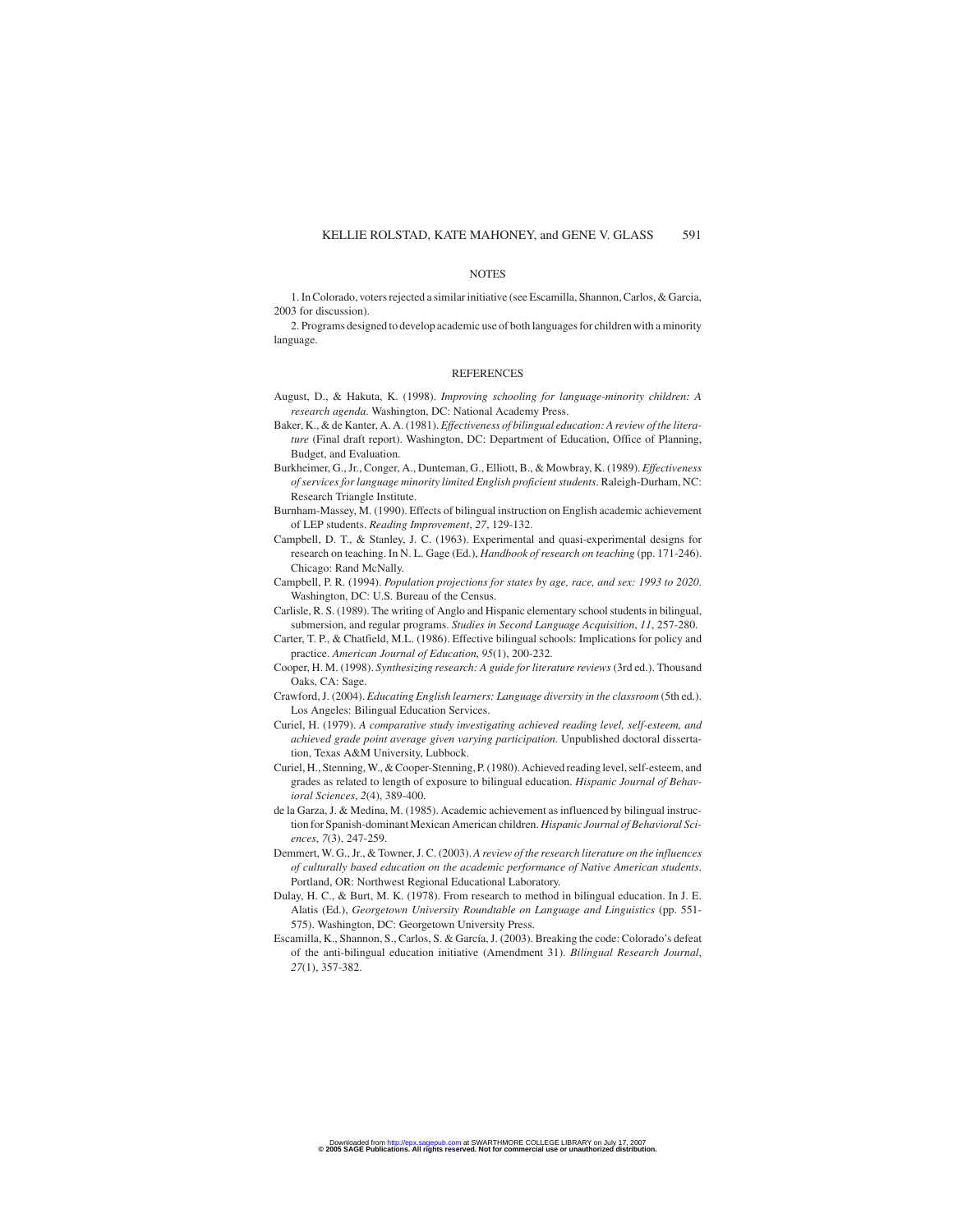- Engle, P. (1975). The use of the vernacular language in education. In *Bilingual Education* (pp. 1- 33). Washington, DC: Center for Applied Linguistics.
- Epstein, N. (1977). *Language, ethnicity and the schools: Policy alternatives for bilingualbicultural education*. Washington, DC: Institute for Educational Leadership.
- Genesee, F., & Lambert, W. E. (1983). Trilingual education for majority-language children. *Child Development*, *54*, 105-114.
- Gersten, R. (1985). Structured immersion for language minority students: Results of a longitudinal evaluation. *Educational Evaluation and Policy Analysis*, *7*, 187-196.
- Gersten, R., & Woodward, J. (1995). A longitudinal study of transitional and immersion bilingual education programs in one district. *Elementary School Journal*, *95*(3), 223-239.
- Gersten, R., Woodward, J., & Schneider, S. (1992). *Bilingual immersion: A longitudinal evaluation of the El Paso program*. Washington, DC: READ Institute. (ERIC Document Reproduction Service No. ED389162)
- Glass, G. V. (1976). Primary, secondary, and meta-analysis of research. *Educational Researcher*, *5*, 3-8.
- Glass, G. V., McGaw, B., & Smith, M. L. (1981).*Meta-analysis in social research*. Beverly Hills, CA: Sage.
- Greene, J. P. (1998). *A meta-analysis of the effectiveness of bilingual education*. Claremont, CA: Thomas Rivera Policy Institute.
- Holland, R. (1986). *Bilingual education: Recent evaluations of local school district programs and related research on second-language learning*. Washington, DC: Congressional Research Service.
- Horst, D. P., Johnson, D. M., Nava, H. G., Douglas, D. E., Friendly, L. D., & Roberts, A. O. H. (1980). *Prototype evaluation manual. In An evaluation of project information packages (PIPs) as used for the diffusion of bilingual projects* (Vol. 3). Mountain View, CA: RMC Corporation.
- Kindler, A. (2002). *Survey of the states'limited English proficient students and available educational programs, 2000-2001 summary report*. Washington, DC: National Clearinghouse for English Language Acquisition and Language Instruction Educational Programs.
- Krashen, S. (1996). *Under attack: The case against bilingual education*. Culver City, CA: Language Education Associates.
- Lambert, W. E., & Tucker, G. (1972). *Bilingual education of children: The St. Lambert experiment*. Rowley, MA: Newbury House.
- Lau v. Nichols, 414 U.S. 563 (1974).
- Lindholm, K. J. (1991). Theoretical assumptions and empirical evidence for academic achievement in two languages. *Hispanic Journal of Behavioral Sciences*, *13*(1), 3-17.
- Mahoney, K. S., Thompson, M. S., & MacSwan, J. (2004). The condition of English language learners in Arizona: 2004. In A. Molnar (Ed.), *The condition of pre-K-12 education in Arizona: 2004* (pp. 3.1-3.27). Tempe: Education Policy Studies Laboratory, Arizona State University.
- McField, G. (2002).*Does program quality matter? A meta-analysis of select bilingual education studies*. Unpublished doctoral dissertation, University of Southern California, Los Angeles.
- Medina, M., Jr., & Escamilla, K. (1992). Evaluation of transitional and maintenance bilingual programs. *Urban Education*, *27*(3), 263-290.
- Medina, M., Jr., Saldate, M., IV, & Mishra, S. (1985). The sustaining effects of bilingual instruction: A follow-up study. *Journal of Instructional Psychology*, *12*(3), 132-139.
- Medrano, M. F. (1986). Evaluating the long-term effects of a bilingual education program: A study of Mexican students. *Journal of Educational Equity and Leadership*, *6*, 129-138.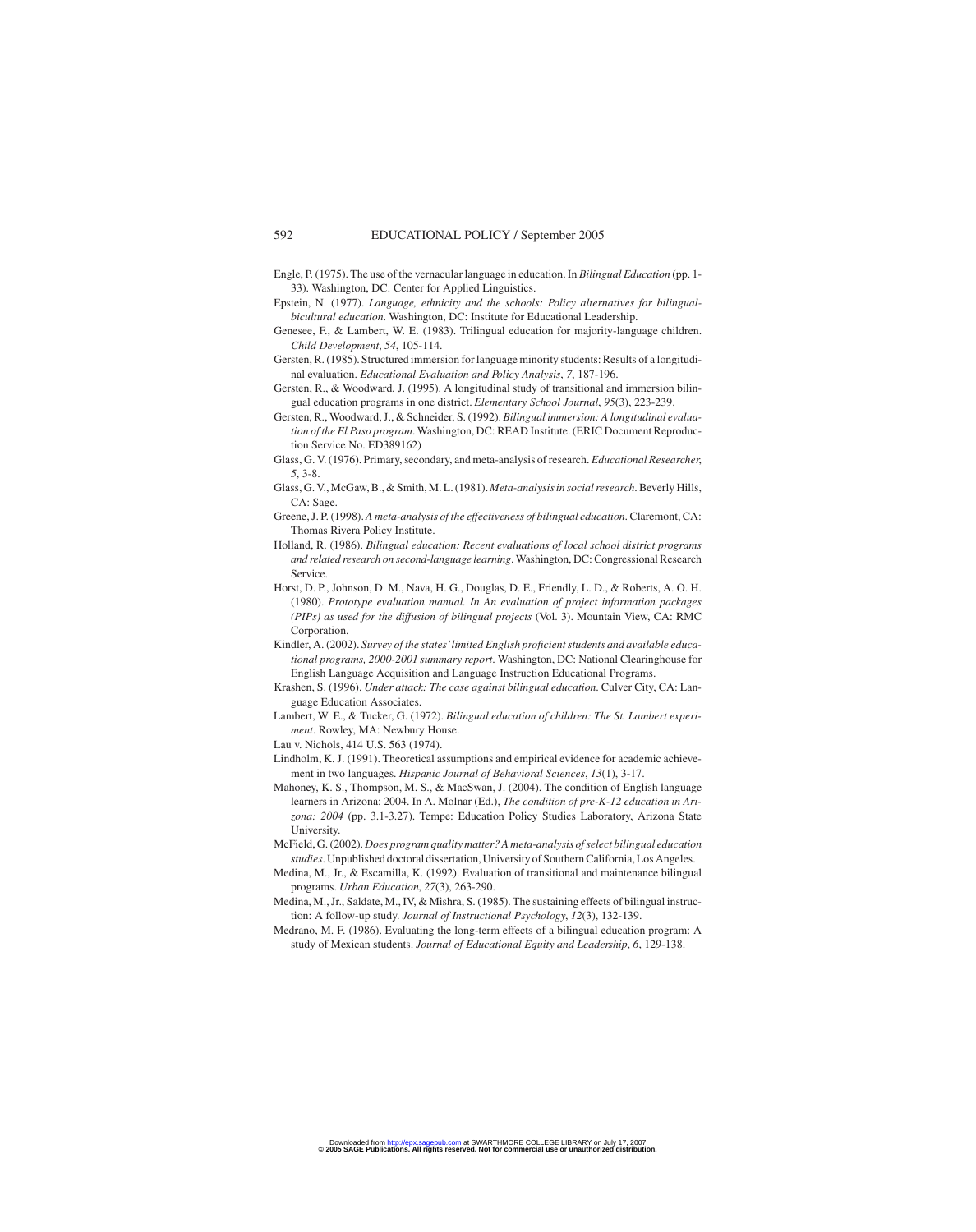- Medrano, M. F. (1988). The effects of bilingual education on reading and mathematics achievement: A longitudinal case study. *Equity and Excellence*, *23*(4), 17-19.
- Paso, E. (1987). *Interim report of the five-year bilingual education pilot 1986-1987 school year*. El Paso, TX: El Paso Independent School District Office for Research and Evaluation.
- Paso, E. (1990). *Bilingual education evaluation: The sixth year in a longitudinal study*. El Paso, TX: El Paso Independent School District Office for Research and Evaluation.
- Paso, E. (1992). *Bilingual education evaluation*. El Paso, TX: El Paso Independent School District Office for Research and Evaluation.
- Peña-Hughes, E., & Solis, J. (1980). *ABC's*. McAllen, TX: McAllen Independent School District.
- Peterson, M. (1976). *Assessment of the status of bilingual vocational training: Vol. 3. Review of the literature*. Albuquerque, NM: Kirschner Associates.
- Petrovic, J. E. (1997). Balkanization, bilingualism, and comparisons of language situations at home and abroad. *Bilingual Research Journal*, *21*(2-3), 233-254.
- Ramirez, J. D., Yuen, S. D., Ramey, D. R., Pasta, D. J., & Billings, D. (1991).*Final report: Longitudinal study of immersion strategy, early-exit and late-exit transitional bilingual education programs for language-minority children*. San Mateo, CA: Aguirre International. (ERIC Document Reproduction Service No. ED330216)
- Ramos, M., Aguilar, J. V., & Sibayan, B. F. (1967). *The determination and implementation of language policy*. Quezon City, Philippines: Philippine Center for Language Study.
- Rossell, C. H. (1990). The effectiveness of educational alternatives for limited-English proficient children. In G. Imoff (Ed.), *Learning in two languages* (pp. 71-121). New Brunswick, NJ: Transatlantic Publishers.
- Rossell, C. H., & Baker, K. (1996). The educational effectiveness of bilingual education. *Research in the Teaching of English*, *30*(1), 7-74.
- Rossell, C. H., & Ross, J. (1986). The social science evidence on bilingual education. *Journal of Law and Education*, *15*, 385-419.
- Rotberg, I. (1982). Federal policy in bilingual education. *American Education*, *52*, 30-40.
- Rothfarb, S., Ariza, M. J., & Urrutia, R. (1987). *Evaluation of the Bilingual Curriculum Content (BCC) Pilot Project: A three year study* (Final report. Miami, FL: Dade County Public Schools, Office of Educational Accountability. (ERIC Document Reproduction Service No. ED300382)
- Saldate, M., IV, Mishra, S., & Medina, M., Jr. (1985). Bilingual instruction and academic achievement: A longitudinal study. *Journal of Instructional Psychology*, *12(1)*, 24-30.
- Slavin, R. E. (1986). Best-evidence synthesis: An alternative to meta-analysis and traditional reviews. *Educational Researcher*, *15*(9), 5-11.
- Slavin, R. E., & Cheung, A. (2003).*Effective reading programs for English language learners: A best-evidence synthesis*. Baltimore: Johns Hopkins University Center for Research on the Education of Students Placed At Risk (CRESPAR).
- Texas Education Agency. (1988). *Bilingual/ESL education: Program evaluation report*. Austin: Texas Education Agency. (ERIC Document Reproduction Service No. ED305821)
- Thompson, M. S., DiCerbo, K., Mahoney, K. S., & MacSwan, J. (2002). ¿Éxito en California? A validity critique of language program evaluations and analysis of English learner test scores. *Education Policy Analysis Archives*, *10*(7). Available at http://epaa.asu.edu/epaa/v10n7/
- Troike, R. (1978). Research evidence for the effectiveness of bilingual education.*NABE Journal*, *3*, 13-14.
- Willig, A. C. (1985). A meta-analysis of selected studies on the effectiveness of bilingual education. *Review of Educational Research*, *55*(3), 269-318.